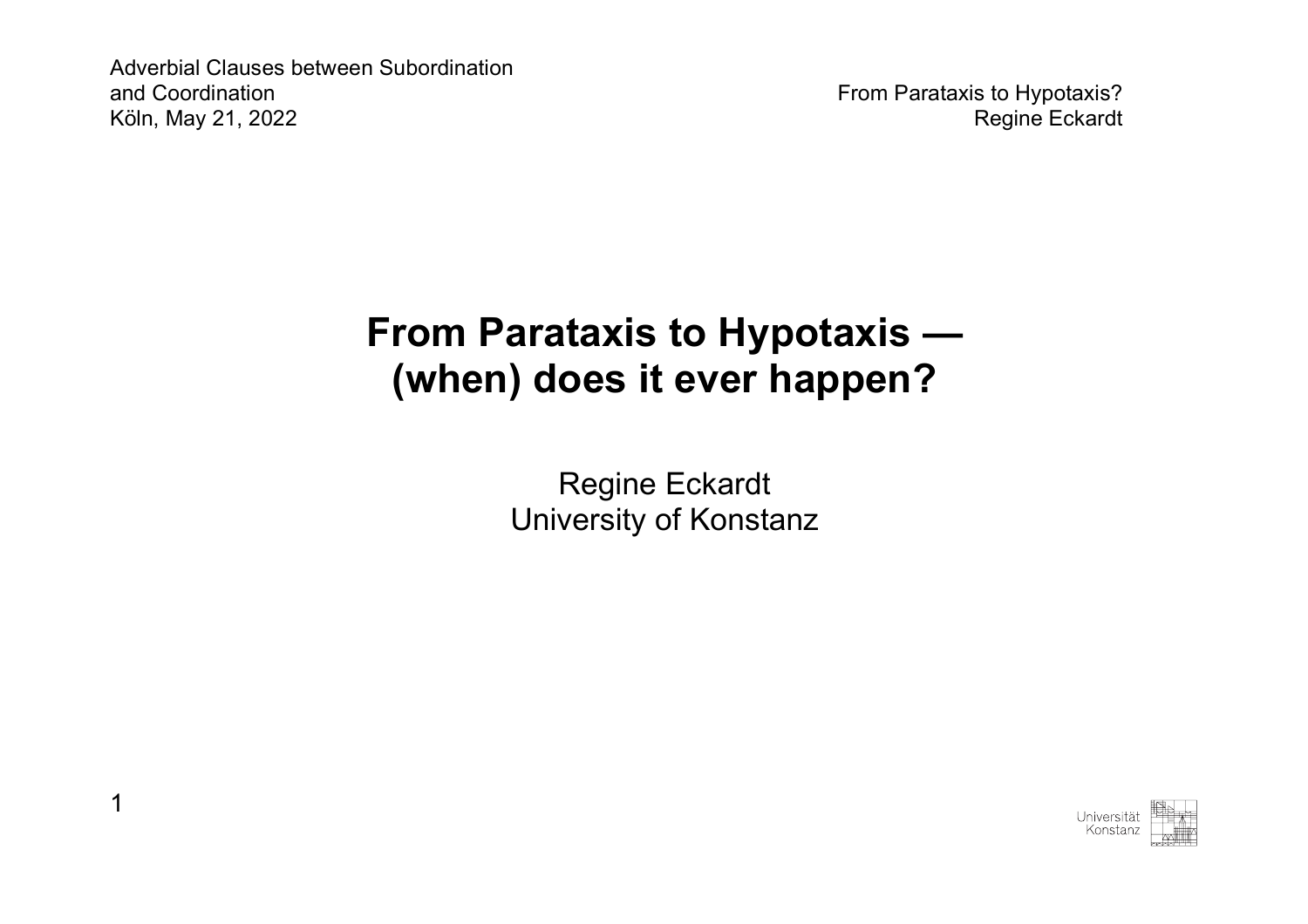# **Agenda**

- 1. Origins of subordination: Germanic *that/dass* clauses
- 2. Against the parataxis-to-hypotaxis analysis
- 3. Subordination creates more subordination
- 4. German coordination: parataxis to hypotaxis?
- 5. Case studies and facts
- 6. Born as coordinations
- 7. Further evidence for the case of *dass*
- 8. Summary

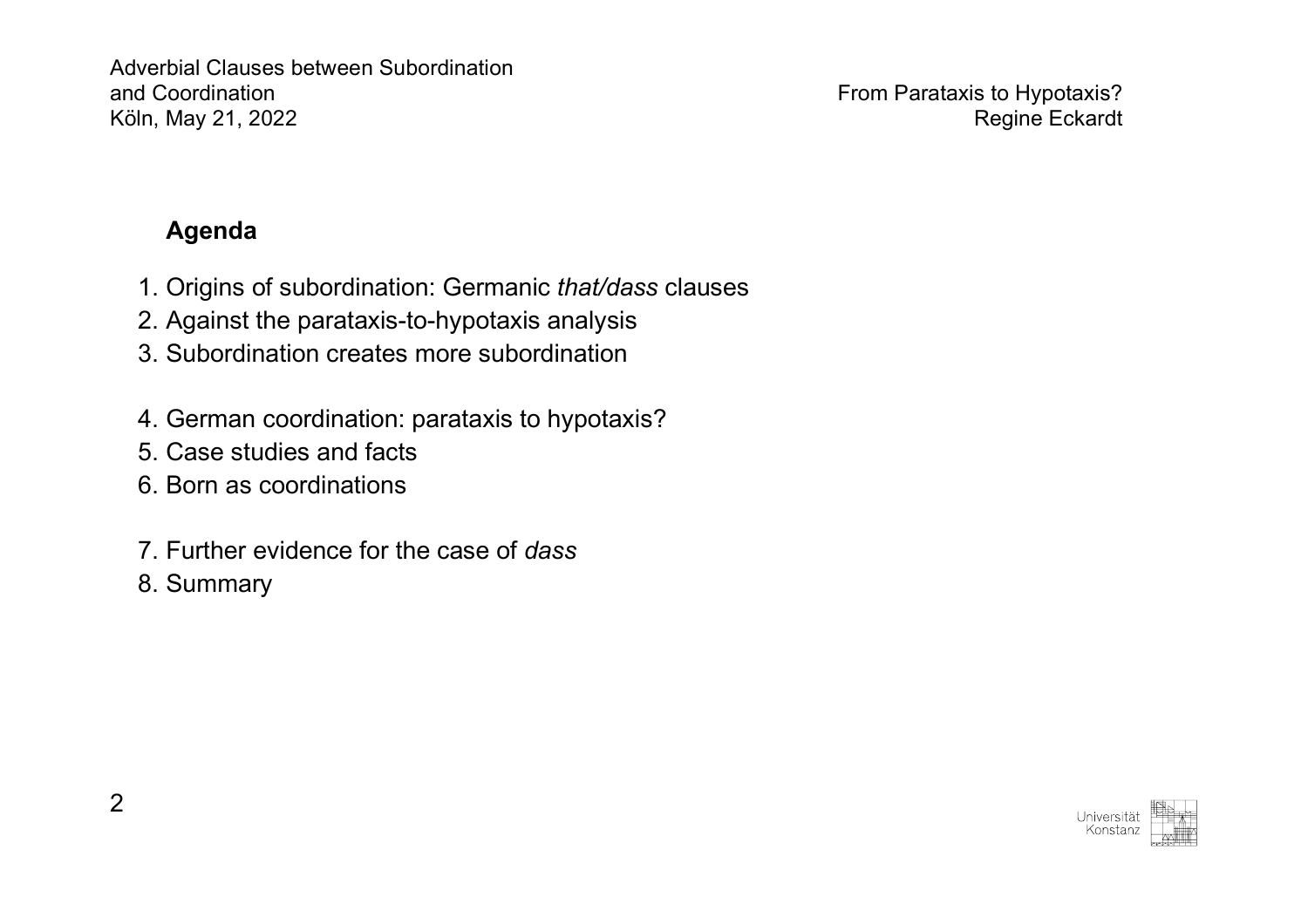1. Origins of subordination: Germanic *that/dass* clauses

simplest grammars = monoclausal sentences = no embedding first instances of hypotaxis by reanalysis of parataxis "a process by which flat, paratactic discourse-pragmatic structures transform over time into tight, hierarchic syntactic structures" (Givòn 1979: 82)

for instance: *complementizers*, notably German *dass* (English *that*)

Germanic *that/dass* clauses: Re-bracketing (Weiß 2019)

[ I understand that $_{\text{Dem}}$  ] [ He will come ] parataxis è [  $\vert$  understand  $\vert$  that<sub>comp</sub> he will come  $\vert$  ] matrix + complement clause

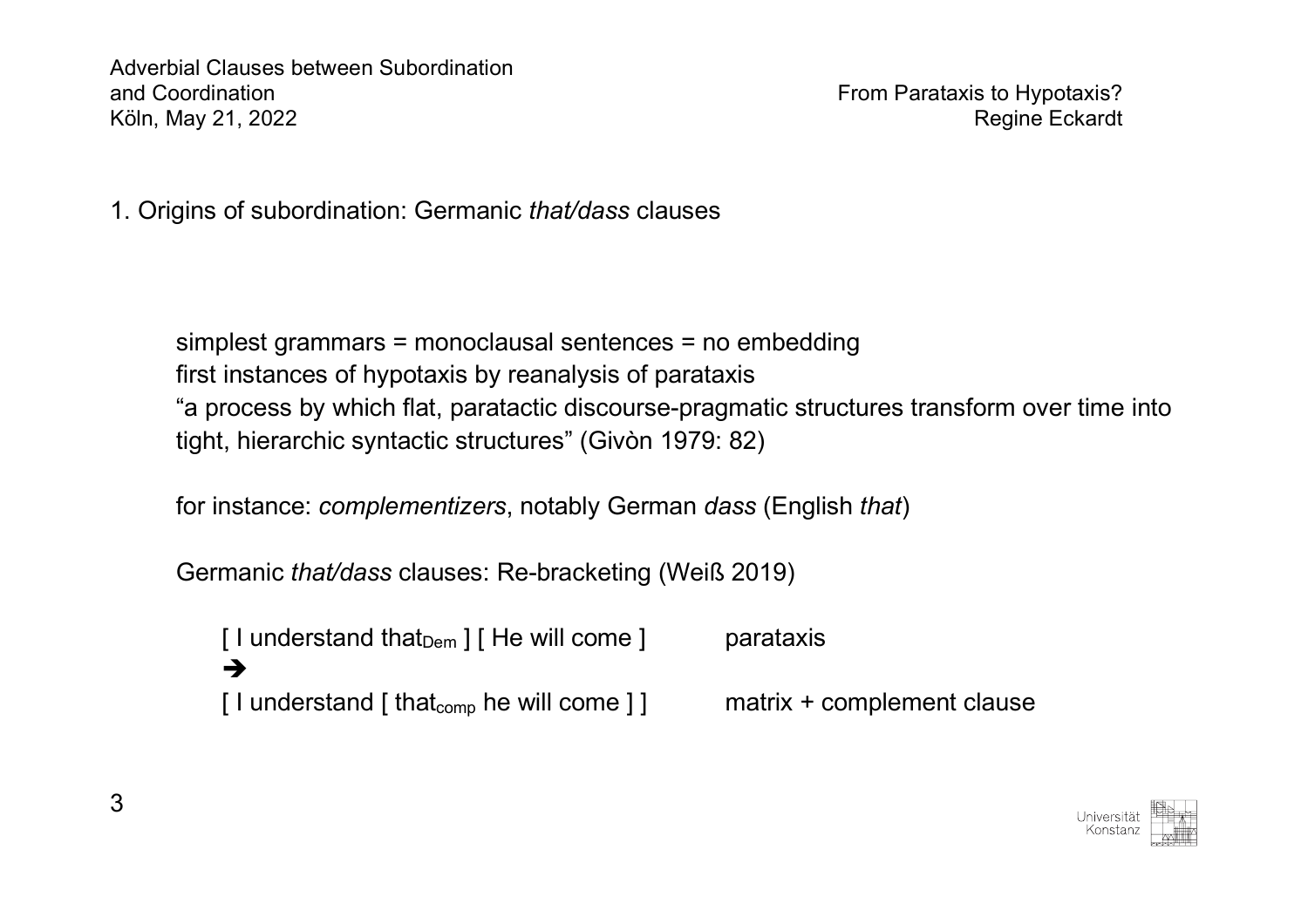1. Origins of subordination: Germanic *that/dass* clauses

Supporters of the rebracketing analysis: Erben (1978: 26f), Dal (1966: 19ff), Betten (1987: 84), Hopper & Traugott (2003: 190ff, though nuanced ideas on *that*), Diessel (2019), Lehmann (1988), Heine & Kuteva (2007), Schmidt (2013), Sczepaniak (2011) a.o.

Critics of the rebracketing analysis: Helmut Weiß (Weiß 2019, 2020) Katrin Axel-Tober (Axel-Tober 2009, 2012, 2017) Horaceck (1957) Bayer (2001) for Bengali Fritz (2002) for Proto-Indoeuropean

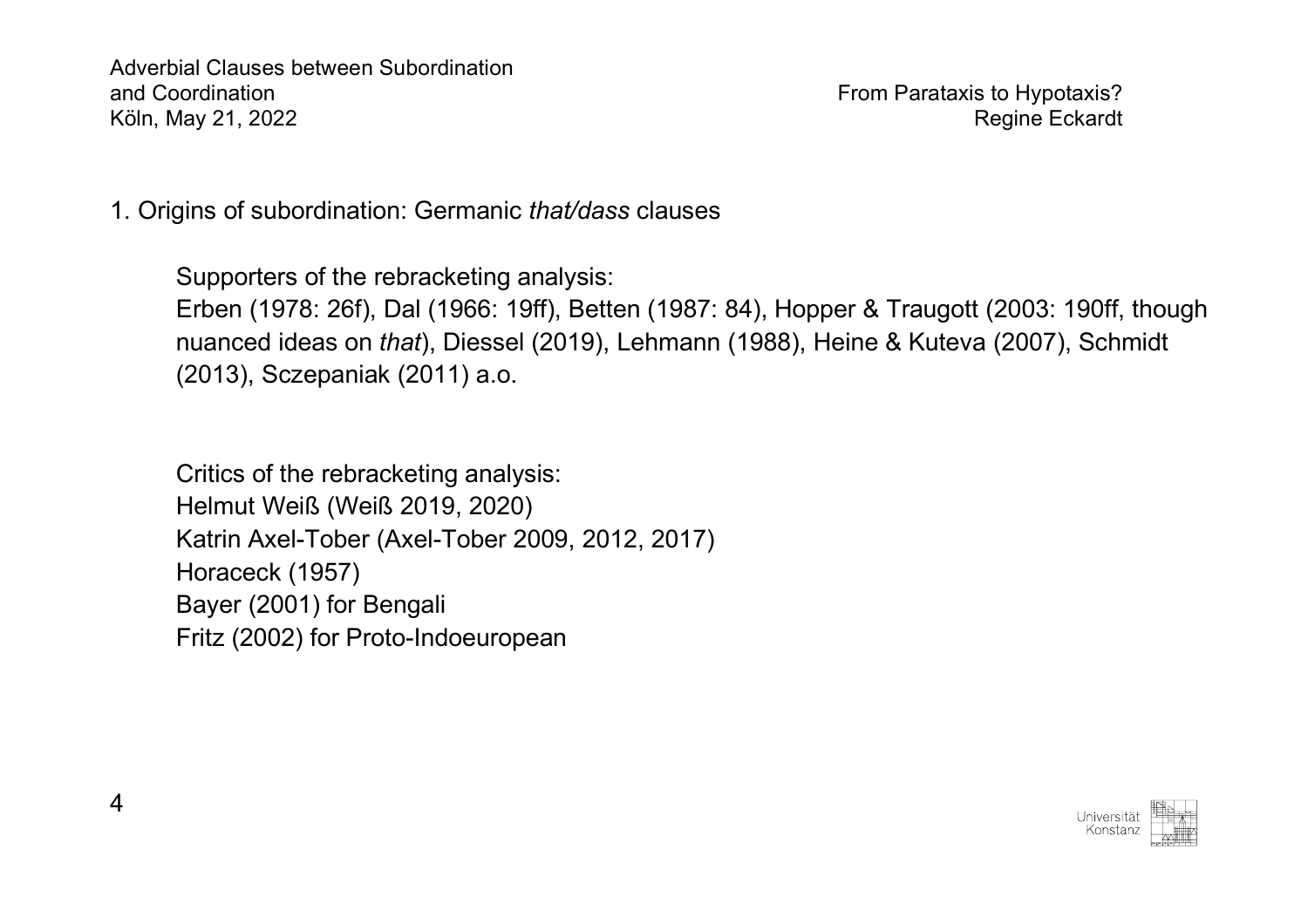2. Against the parataxis-to-hypotaxis analysis

Criticisms against rebracketing:

- reanalysis too dramatic to be plausible in one step (Axel-Tober 2009) — but then, what is a measure for plausible one-step reanalysis?
- cannot explain why German subordinate clauses consistently show V-final syntax Horacek (1957), Axel-Tober (2009 and later)
	- which is usually answered by pointing out word order variability in OE, OS, OHG
- violates universal assumptions about phase structure (Weiß 2019)
	- theory dependent explanation

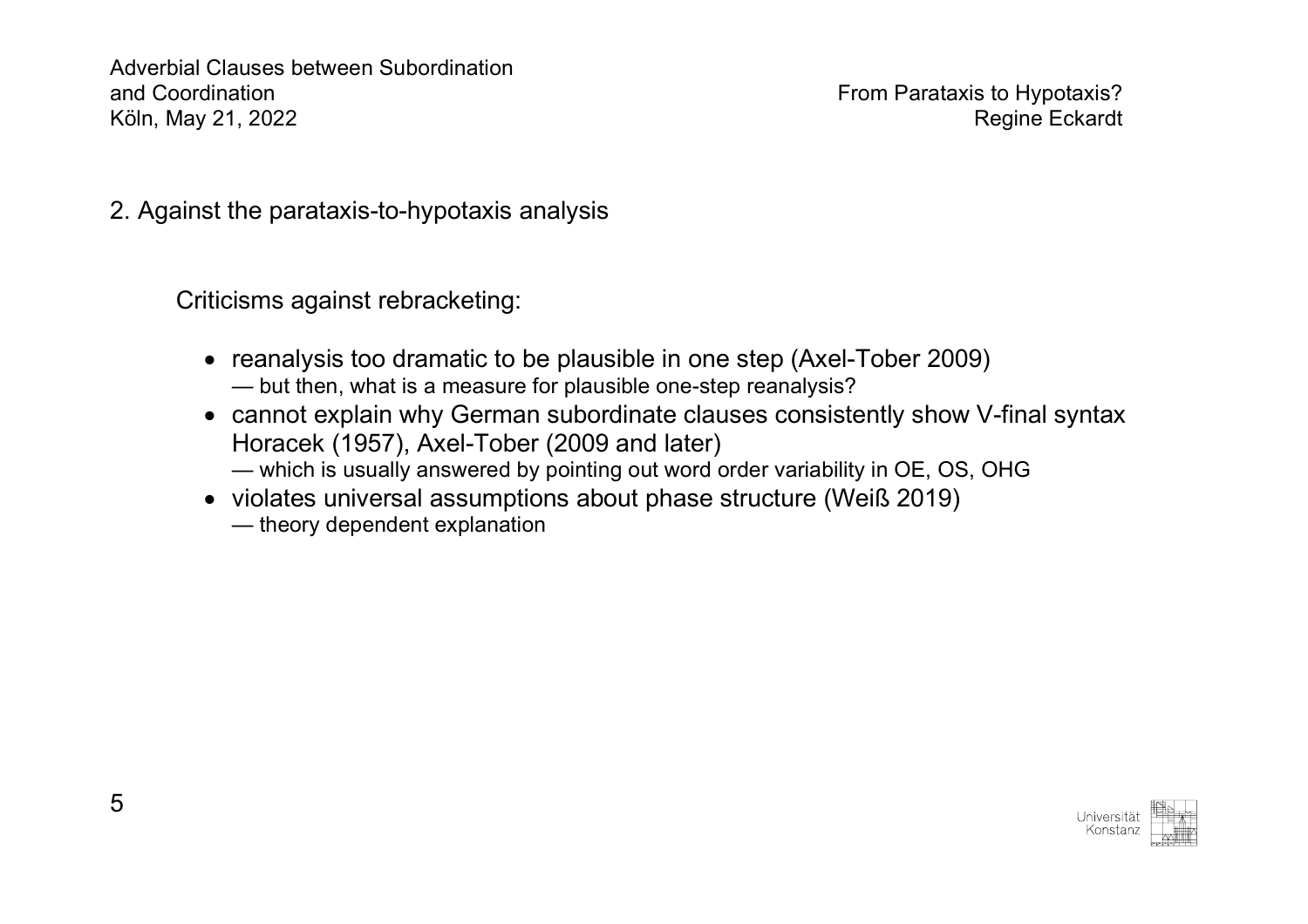2. Against the parataxis-to-hypotaxis analysis

Criticisms against rebracketing:

- reanalysis too dramatic to be plausible in one step (Axel-Tober 2009) — but then, what is a measure for plausible one-step reanalysis?
- cannot explain why German subordinate clauses consistently show V-final syntax Horacek (1957), Axel-Tober (2009 and later)
	- which is usually answered by pointing out word order variability in OE, OS, OHG
- violates universal assumptions about phase structure (Weiß 2019)
	- theory dependent explanation

Alternative proposal:

- complement *dass-*clause emerges from former relative clause.
- (1) Maria sagt (thaz) thaz Christ uns rettet. Maria says that that Christ us saves

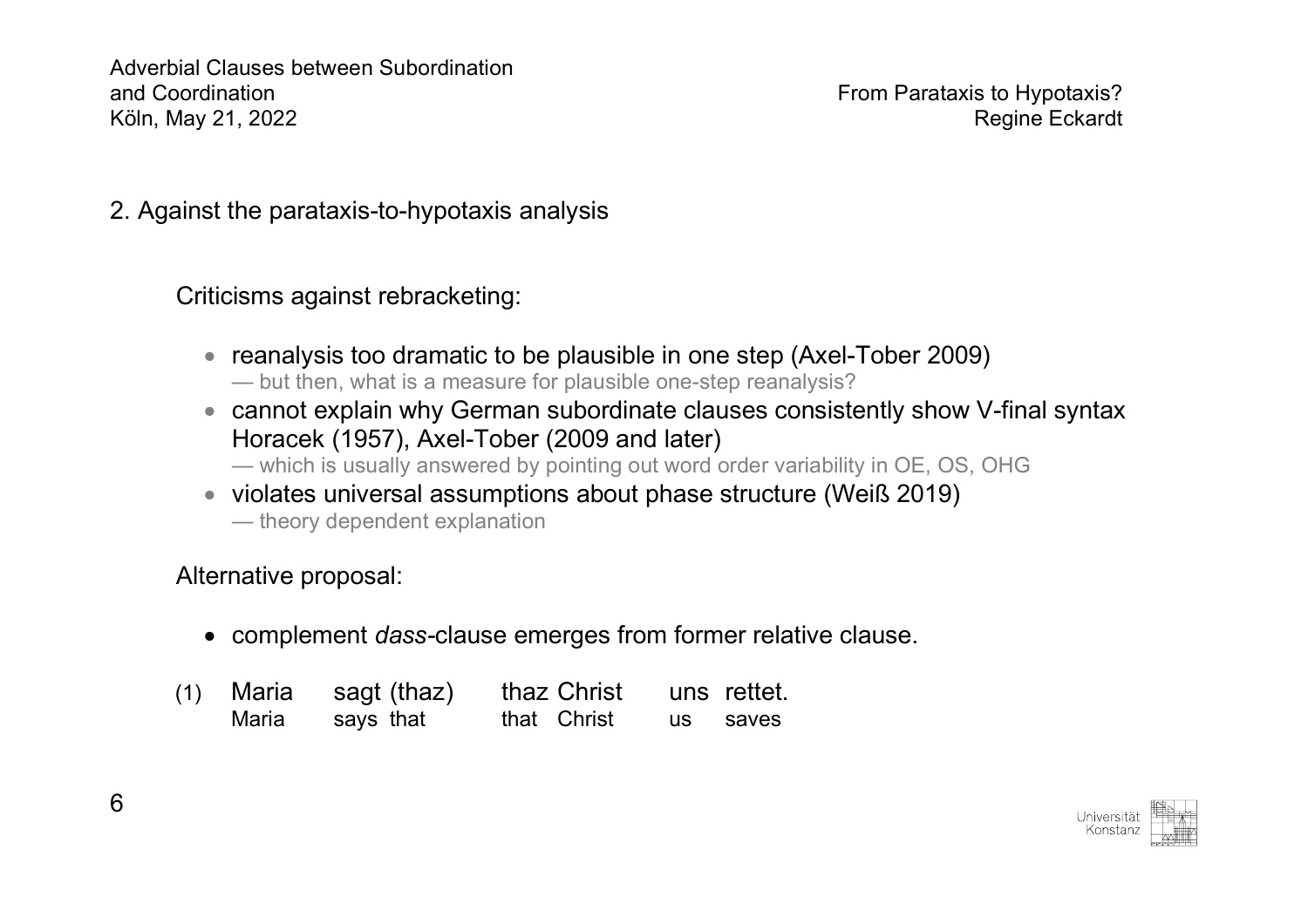2. Against the parataxis-to-hypotaxis analysis: Axel-Tober

Crucial for bridging contexts: explicative relative clause

- non-argumental part of clause is relativized
- *e.g. where / in which…* adverbial
- specifies the propositional content of *story, mâre, book, Saga, …*
- …which is the argument of propositional attitude predicate

### *mâre* < *where>*

## story where

*herre Joseph vnd Maria gotez muoter ... mit dem kinde iesu cristo fuoren hinz ierusalem Herr Joseph and Maria God's mother … with the child Jesus Christ went to Jerusalem* (after: Mitteldeutsche Predigten 48)

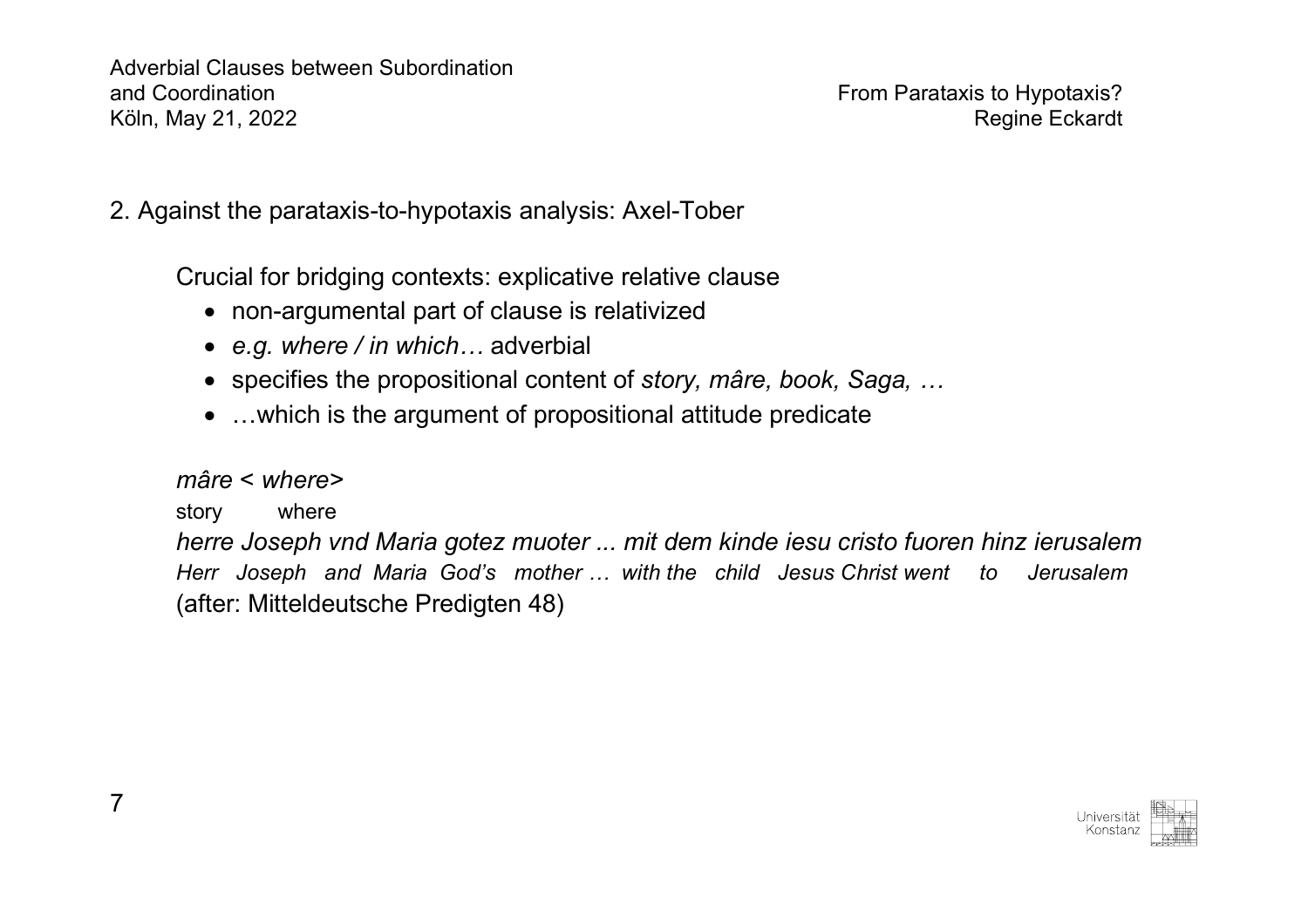2. Against the parataxis-to-hypotaxis analysis: Axel-Tober

Crucial for bridging contexts: explicative relative clause

- non-argumental part of clause is relativized
- *e.g. where / in which…* adverbial
- specifies the propositional content of *story, mâre, book, Saga, …*

that /thaz

• ... which is the argunt that  $\lambda$  that  $\lambda$  hal attitude predicate

*mâre* < *where>*

#### story where

*herre Joseph vnd Maria gotez muoter ... mit dem kinde iesu cristo fuoren hinz ierusalem Herr Joseph and Maria God's mother … with the child Jesus Christ went to Jerusalem* (after: Mitteldeutsche Predigten 48)

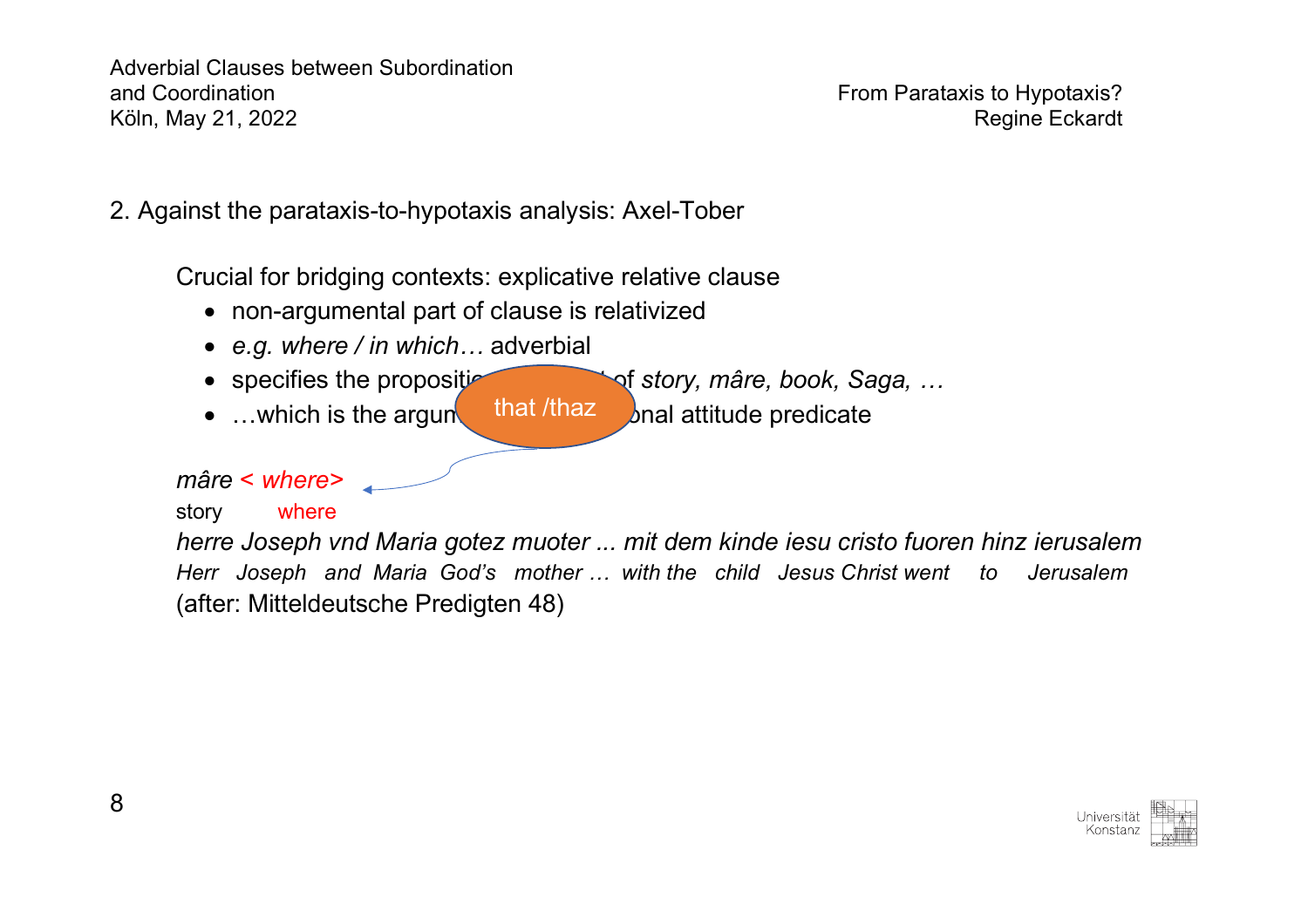- 2. Against the parataxis-to-hypotaxis analysis: Axel-Tober
- (i) Dummy-NP and explicative relative clause



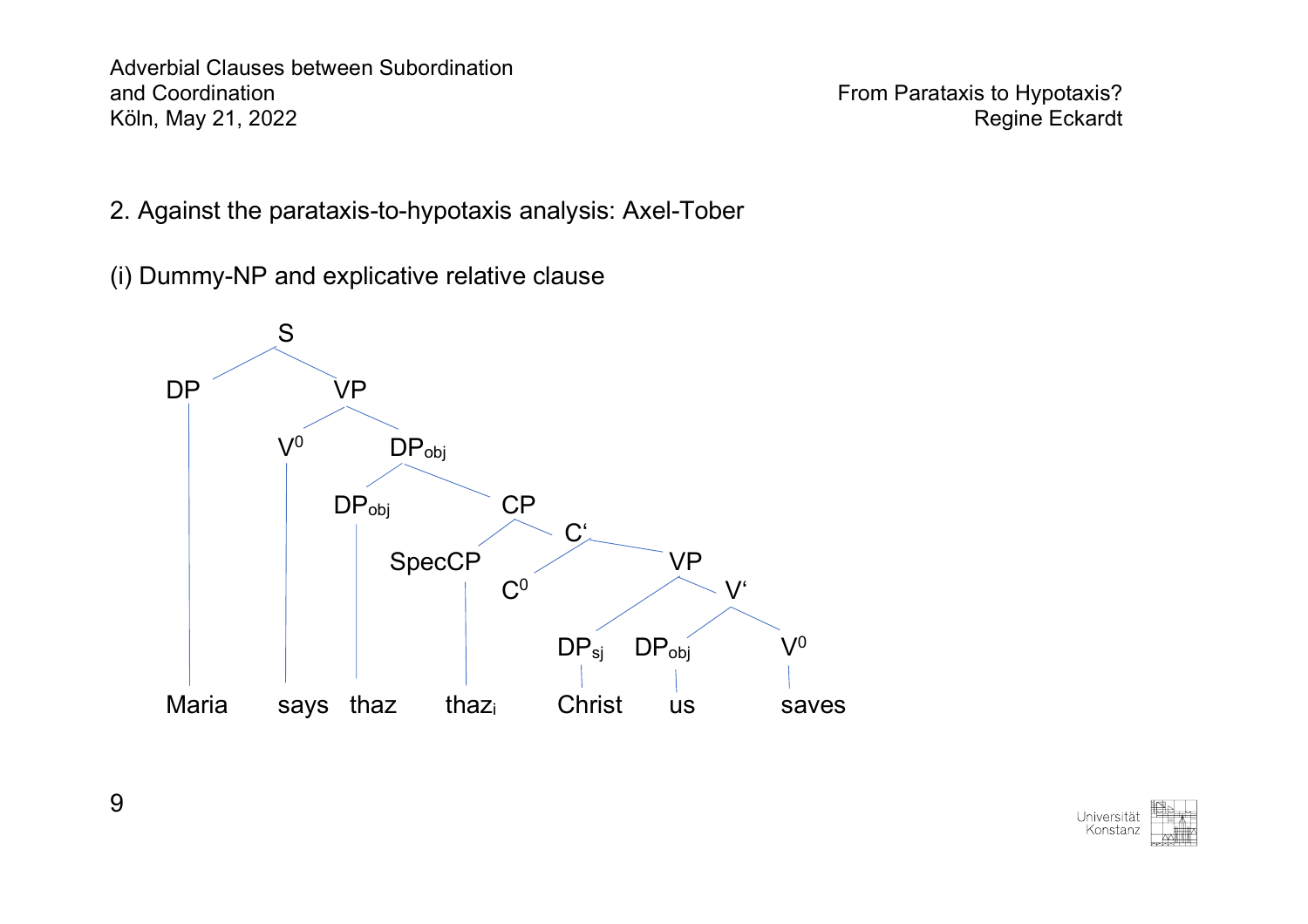- 2. Against the parataxis-to-hypotaxis analysis: Axel-Tober
- (ii) Dummy-NP, relative particle as head of embedded CP



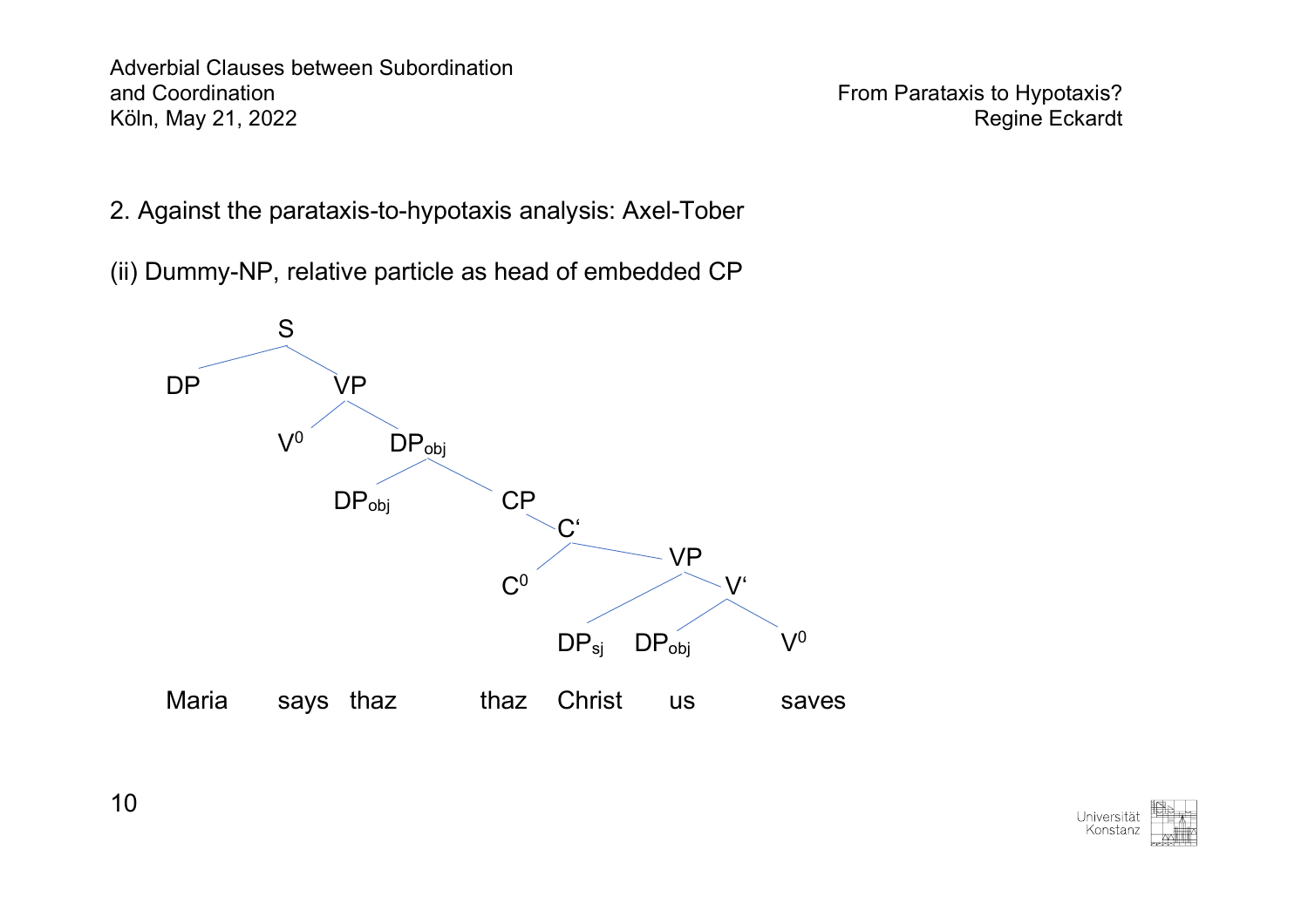- 2. Against the parataxis-to-hypotaxis analysis: Axel-Tober
- (iii) Dummy NP not phonetically spelled out, modified by rel.clause



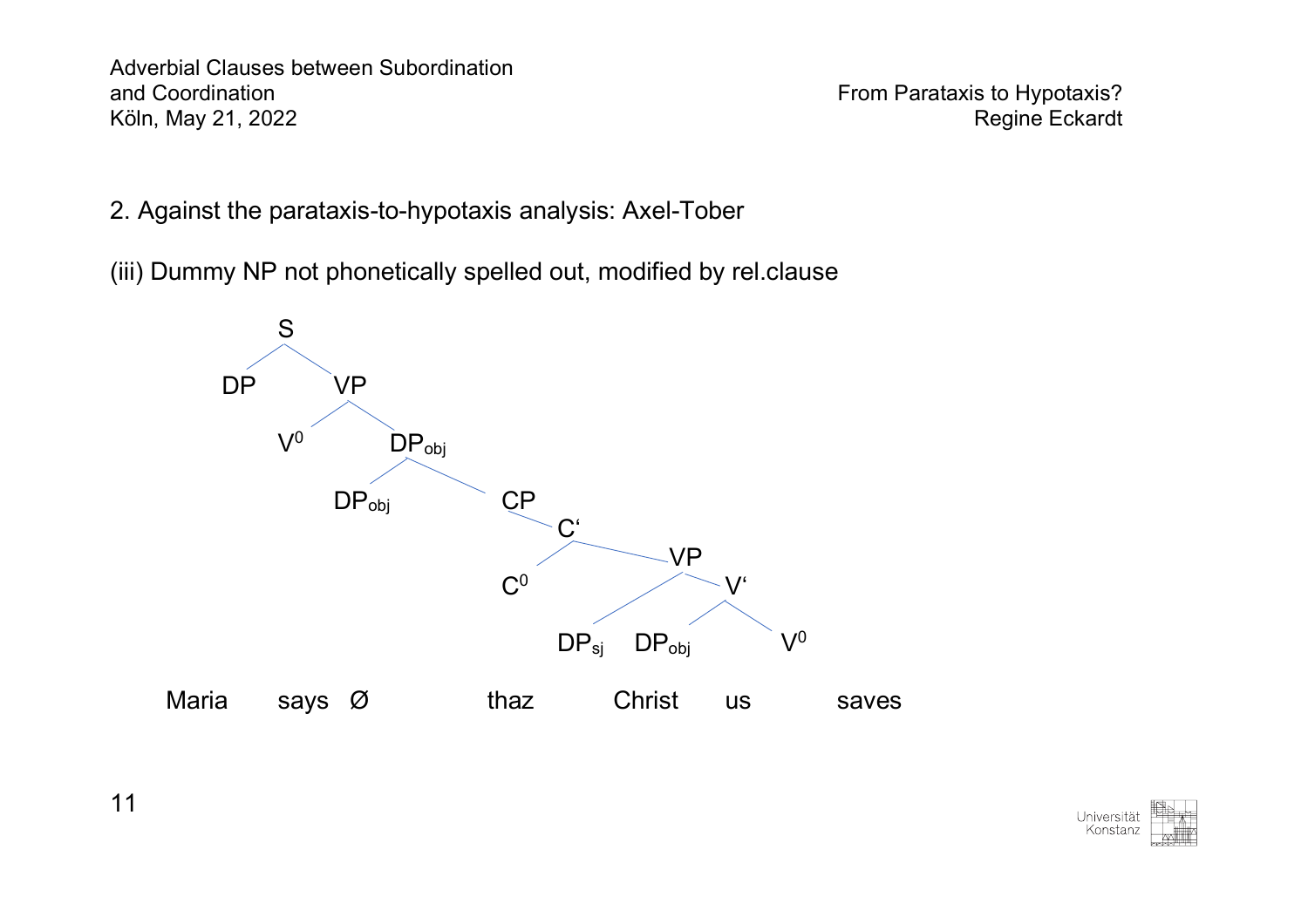2. Against the parataxis-to-hypotaxis analysis: Axel-Tober

(iv) Forget all empty elements; RA as complement clause (replacing former object)



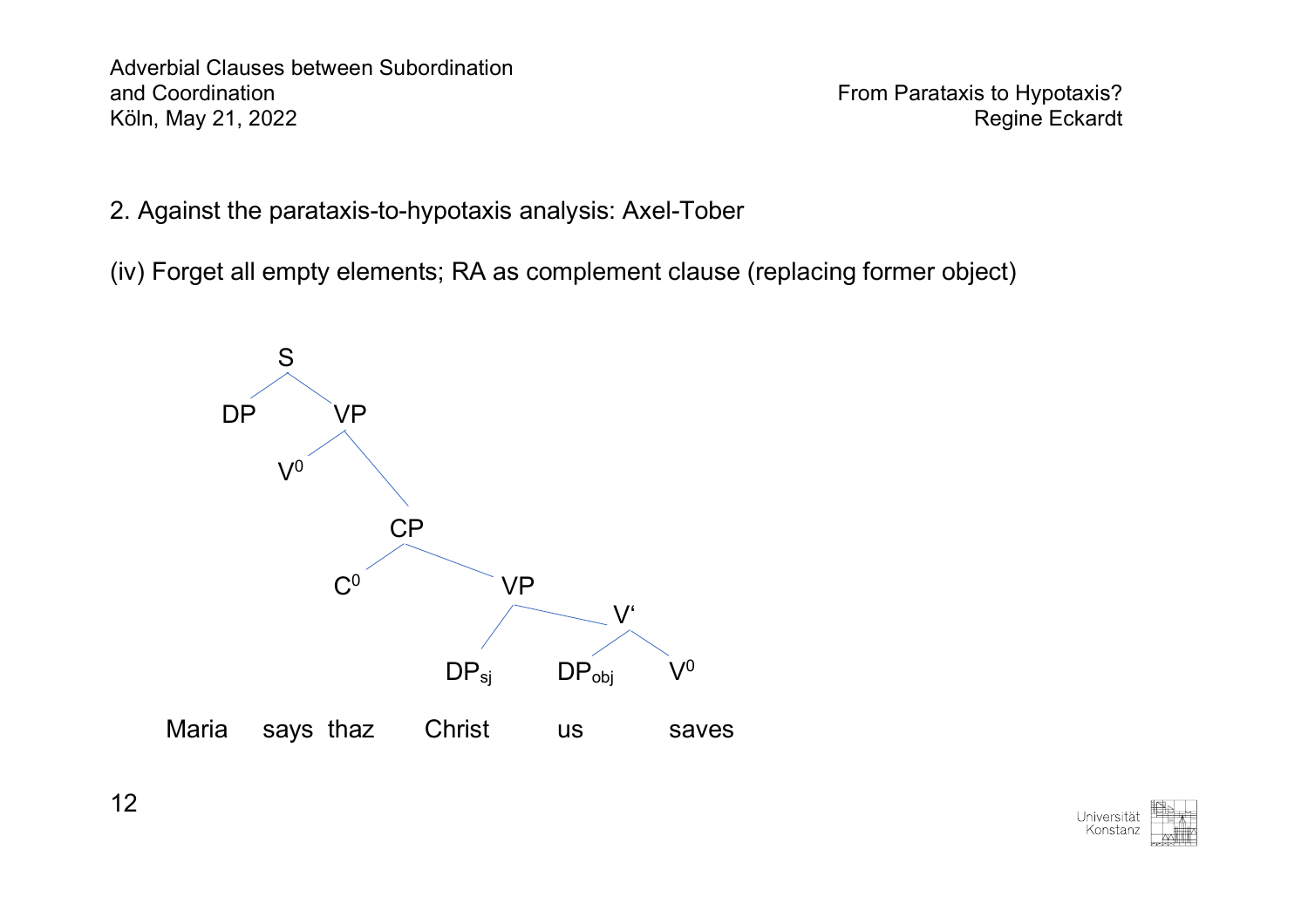2. Against the parataxis-to-hypotaxis analysis: Weiß

"In *all* cases where we can reconstruct this development (…), it becomes obvious that the source structure already exhibits hypotaxis" (Weiß 2020, 36, refering to other complementizers in other languages. My emphasis).

- Problem 1: where do relative clauses come from? (internal pathway; but eventual circular explanation, see Weiß 2020, sect. 3)
- Problem 2: Blurs comp and RC meanings ("the relative clause was mostly introduced by the complementizer *dass*, that '...", p. 38). Semantically, complementizers are void, relative pronouns serve to derive a property
- Problem 3: Blurs sentence complementizer and complementizer = subordinating conjunction

("adverbial complementizers" like *affinché* 'in order to', *donicum* 'as long as', *als* when/as', *weil*, because', pp. 37f).

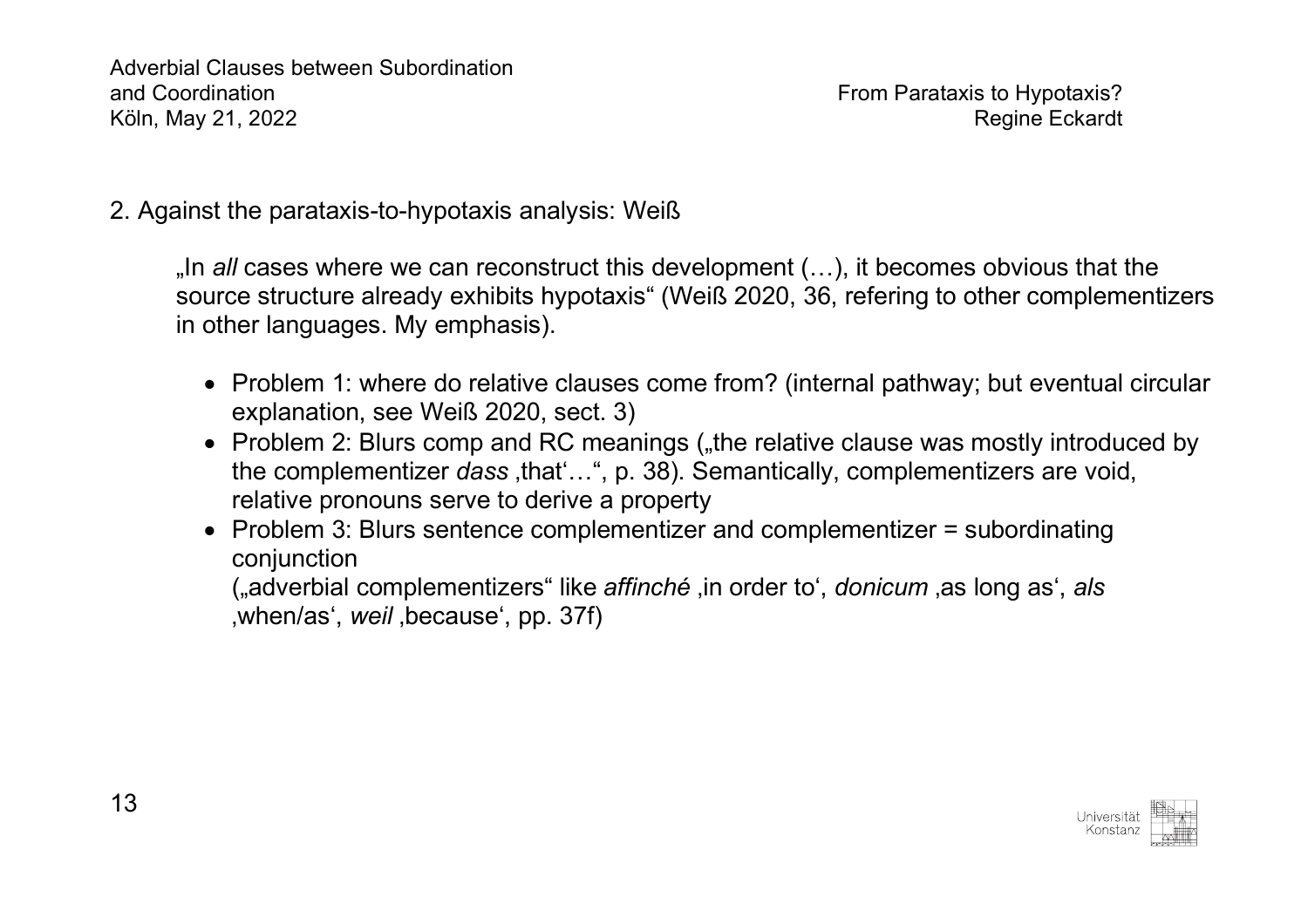- 2. Against the parataxis-to-hypotaxis analysis: Weiß
	- aims to argue that parataxis-to-hypotaxis *never* happens (as opposed to: did not lead to GR of *dass-*clauses in German)
	- therefore, loss of main point in German: Former V2 (main) clauses grammatizise into V-final (subordinate) clauses
	- attempt to merge complement and adverbial clauses into one class, leads to semantic flaws
	- leads to chicken-and-egg problem (= where can subordination *even* start?)

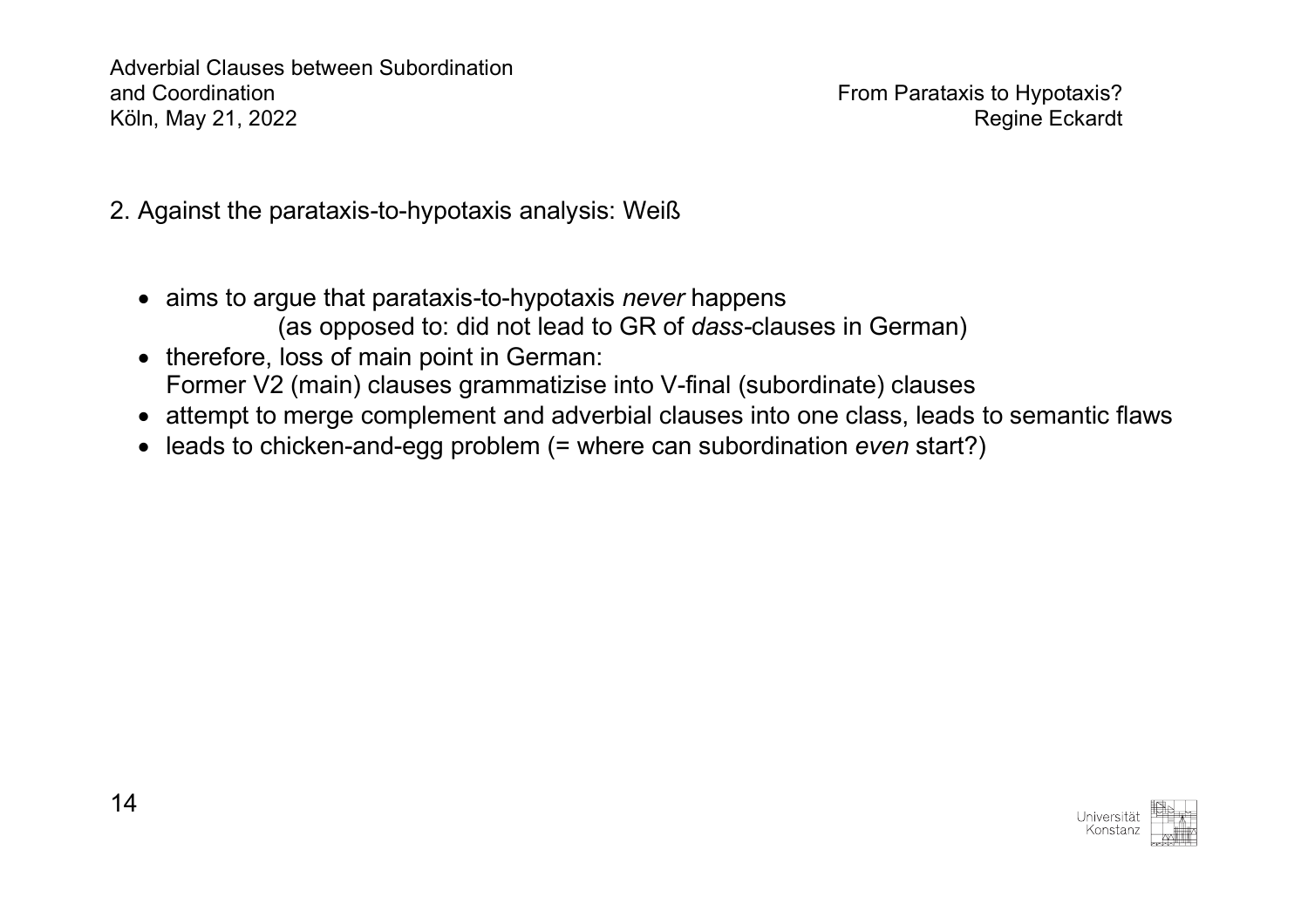3. Subordination creates more subordination

German subordinating coordinations

als, als dass / als ob / als wenn; anstatt das; außer wenn; bevor; bis; da, damit, dass (= damit) ehe; falls; indem; insofèrn, insowèit; sowèit; nachdem; ob, obgleich, obschon, obwohl, obzwar ohne dass; seit, seitdèm sobald, so, sofern solang, sooft, sosehr soweit, sowenig trotzdèm; zumal, während, währenddem; weil wenn, wenn nicht, wenngleich, wennschòn, wie, wiewohl, wo, wobei, wofern, wohingegen

(umso … desto, ungeachtet … dass)

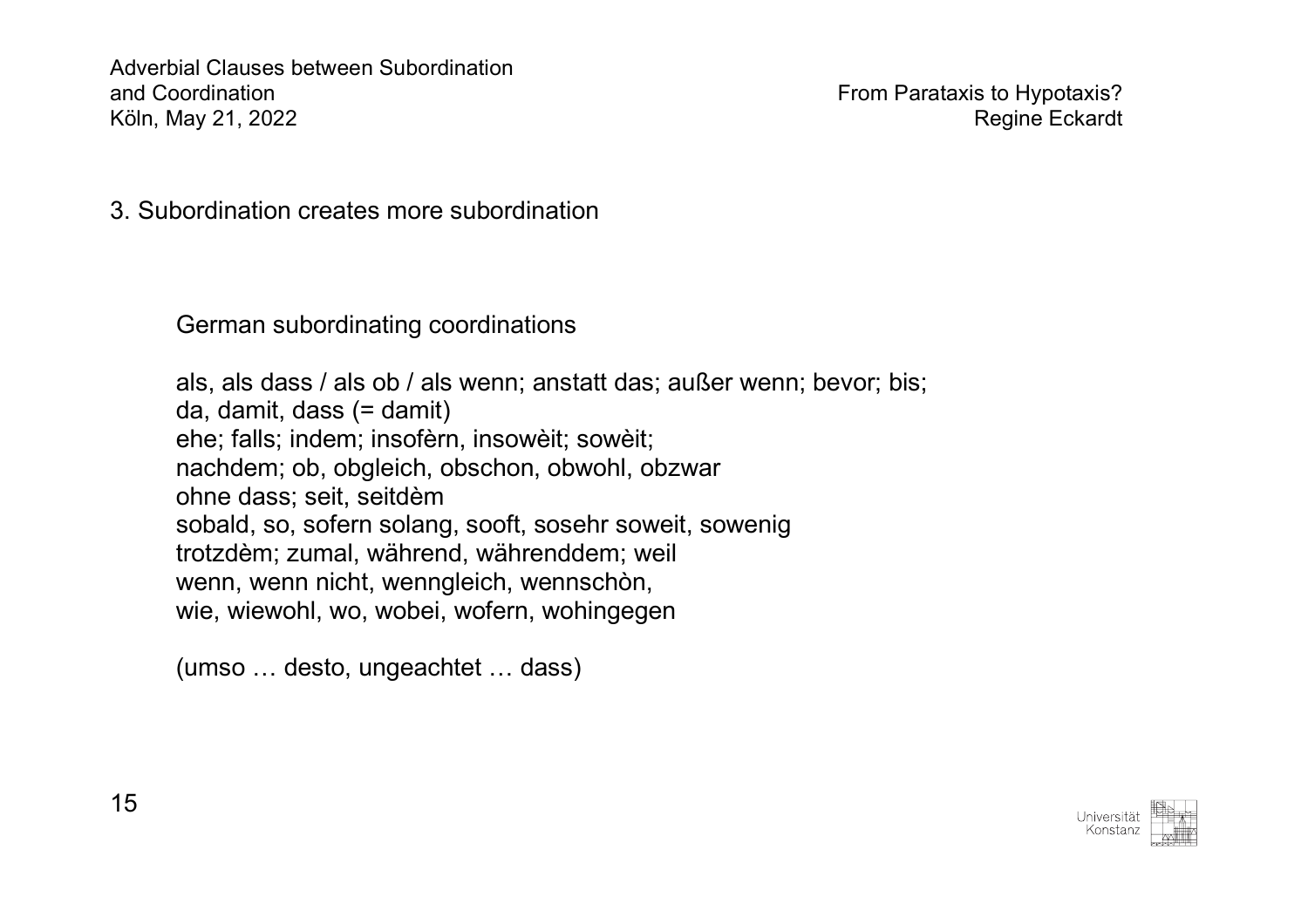3. Subordination creates more subordination

A frequency argument:

German subordinating coordinations that derive from earlier subordinating constructions

als, als dass / als ob / als wenn; anstatt das; außer wenn; bevor; bis; da, damit, dass (= damit) ehe; falls; indem; insofèrn, insowèit; sowèit; nachdem; ob, obgleich, obschon, obwohl, obzwar ohne dass; seit, seitdèm sobald, so, sofern solang, sooft, sosehr soweit, sowenig trotzdèm; zumal, während, währenddem; weil wenn, wenn nicht, wenngleich, wennschòn, wie, wiewohl, wo, wobei, wofern, wohingegen

(umso … desto, ungeachtet … dass) — I disregard bipartite constructions in the following

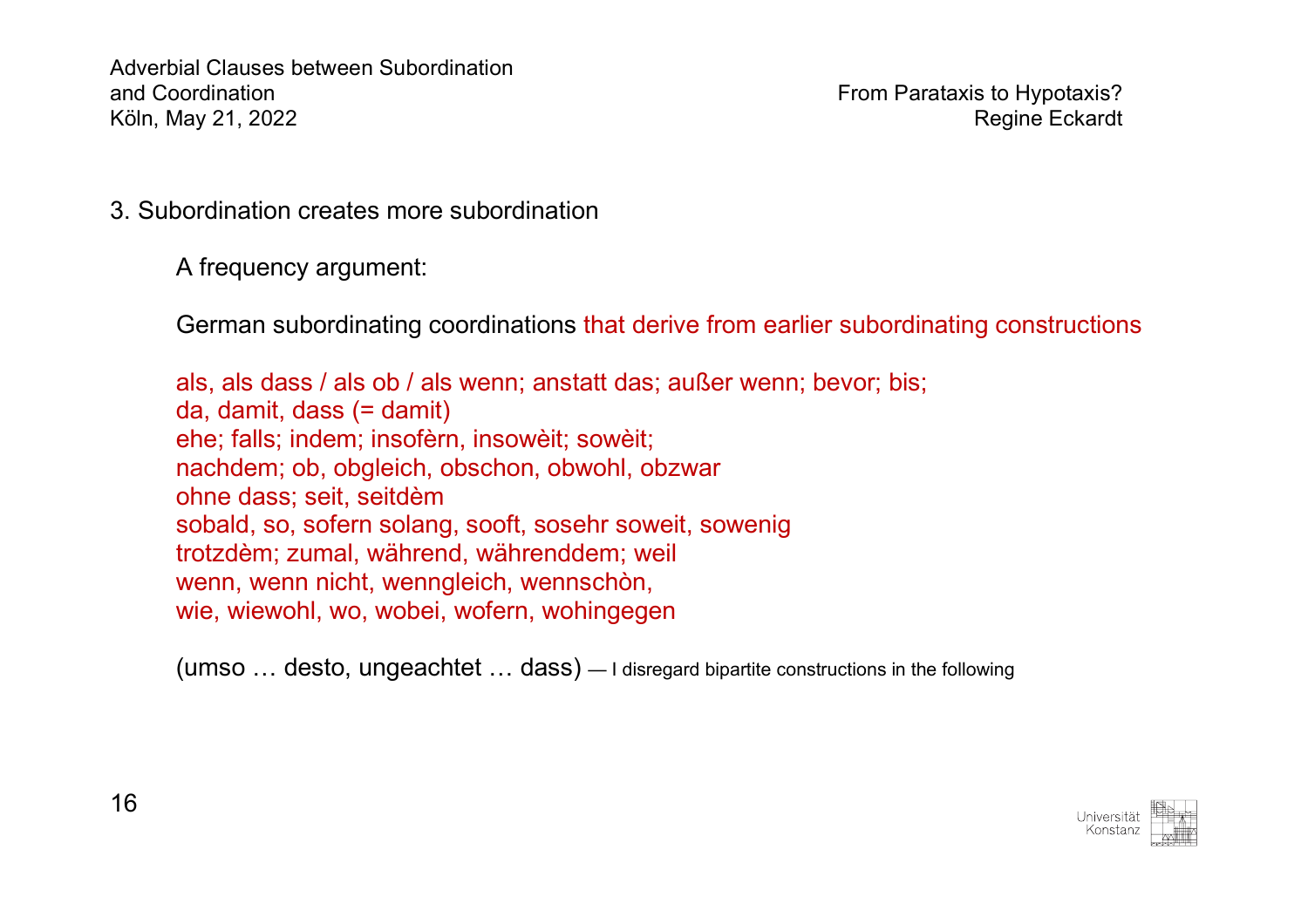3. Subordination creates more subordination

# trotzdèm

(a) Noun  $\text{Total} = \text{Total}$ 

A herd of modifiers with complements:

- (b) PP with complement DP: DP $_{\text{dative}}$  zum Trotz = 'defying DP' / 'in spite of DP'
- (c) PP with complement PRO dem<sub>Deictic.dat</sub> zum Trotz = 'defying this' / 'in spite of this'
- (d) PRO with explicative clause  $(zum)$  Trotz dèm, dass  $\lceil$  explicative S  $\lceil$ <sub>verb-final</sub>

leads to

(e) subordination  $T/trotz$  dèm  $\varnothing$  S<sub>verb-final</sub>

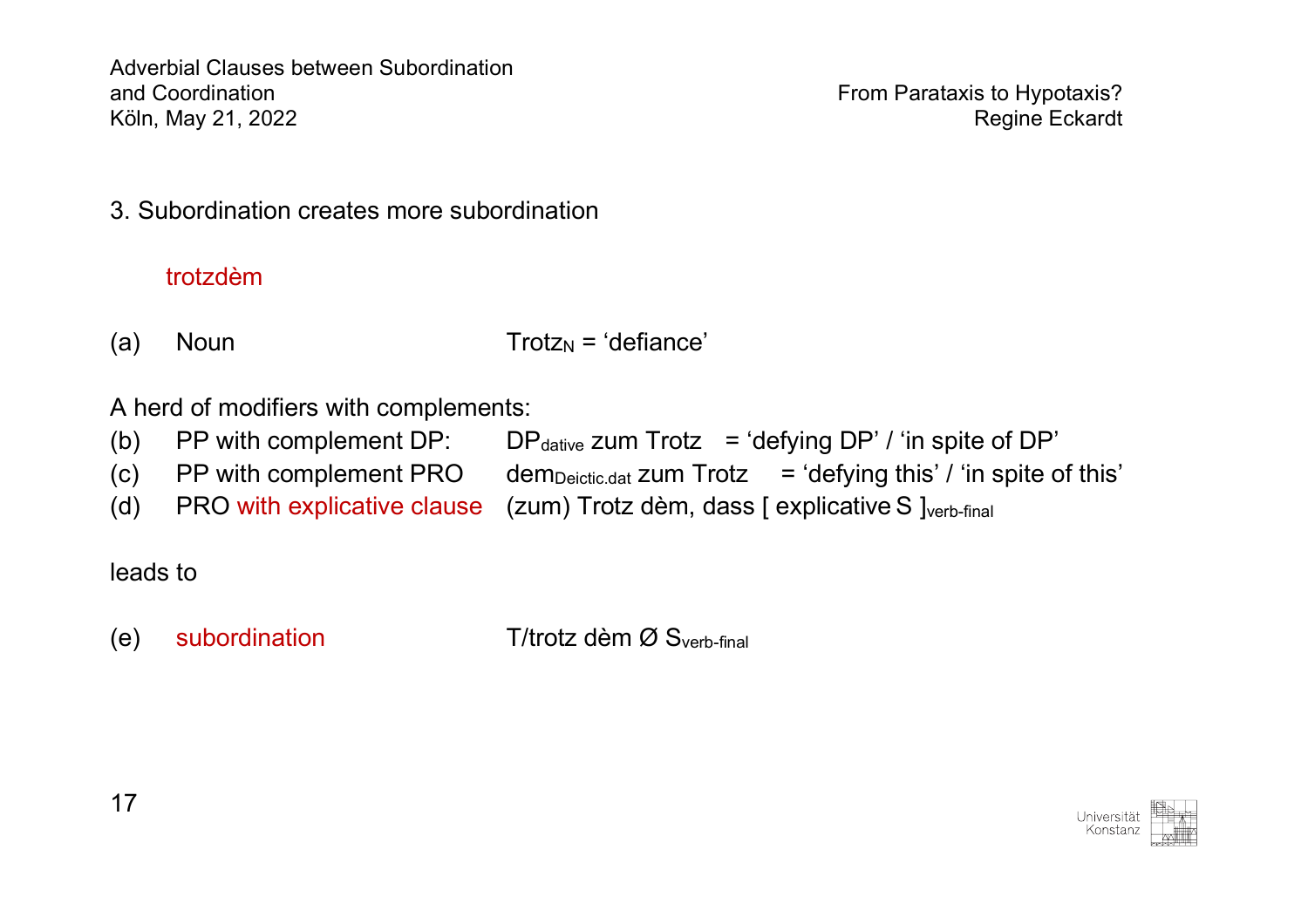3. Subordination creates more subordination

## trotzdèm

- (e) subordination  $T/trotz$  dèm  $\varnothing$  S<sub>verb-final</sub>
- (2) *Hans gewinnt das Rennen, trotzdèm er nichttrainiert hat.* Hans wins the race trotzdèm he not trained has

'Hans wins the race although he didn't train.'

See also *weil* (Weiß 2019, Szczepaniak 2011:175ff), *seit, unz, bis (dass)* (Weiß 2019); etymological dictionaries.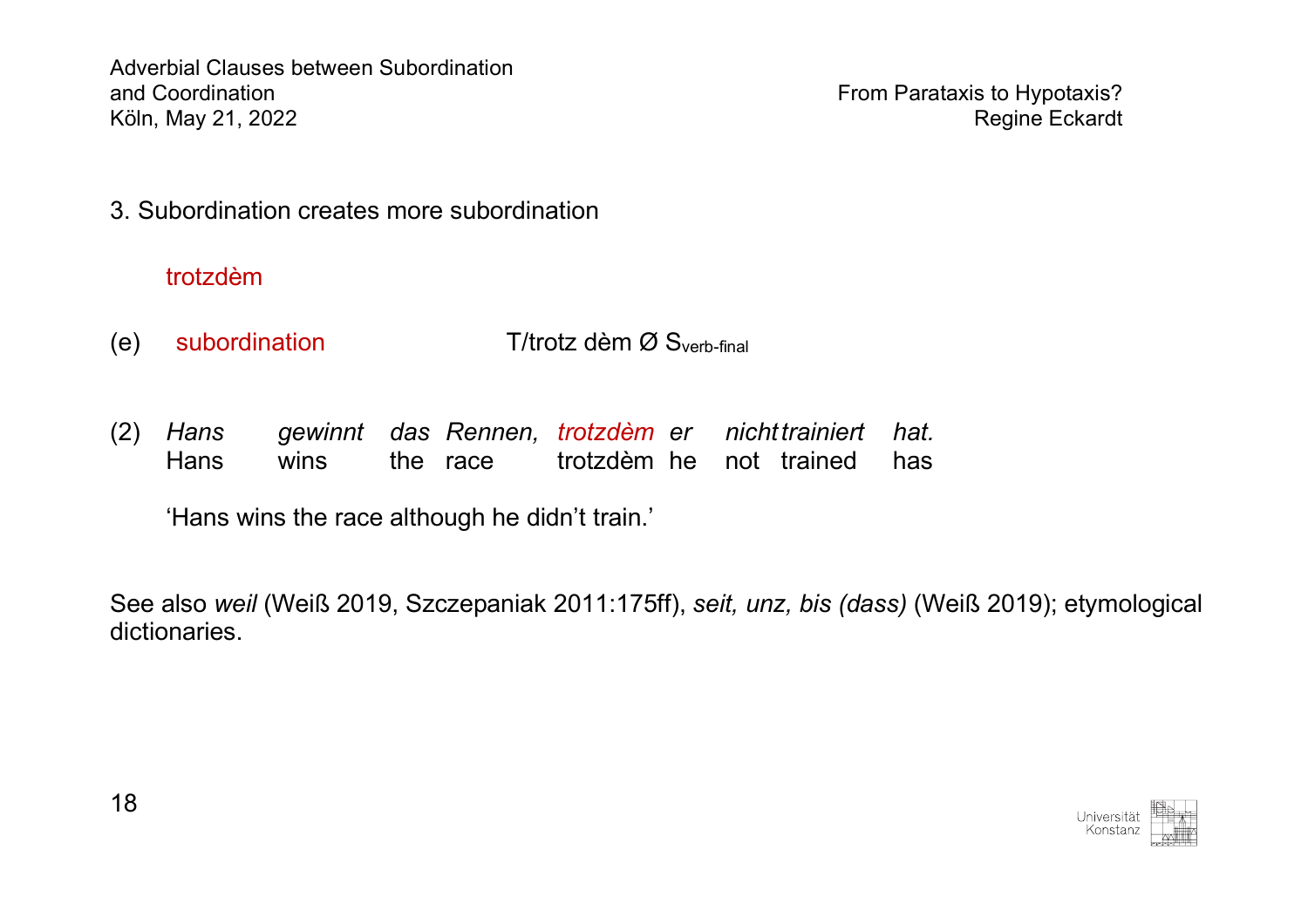3. Subordination creates more subordination

Frequency version of Weiß' generalization:

"In *very many* cases where we can reconstruct the development of a subordinating element (…), it becomes obvious that the source structure already exhibits hypotaxis" (after Weiß 2020, 36).

Frequency version of Axel-Tober's (2009) warning:

rebracketing requires steps in reanalysis that are too *infrequent* to be plausible

never assume a single-step reanalysis of which you lack evidence

- = of which only cases without a dense data record are known
- = of which all assumed cases date back to the dark past
- $\rightarrow$  where does parataxis-to-hypotaxis happen with a dense data record?

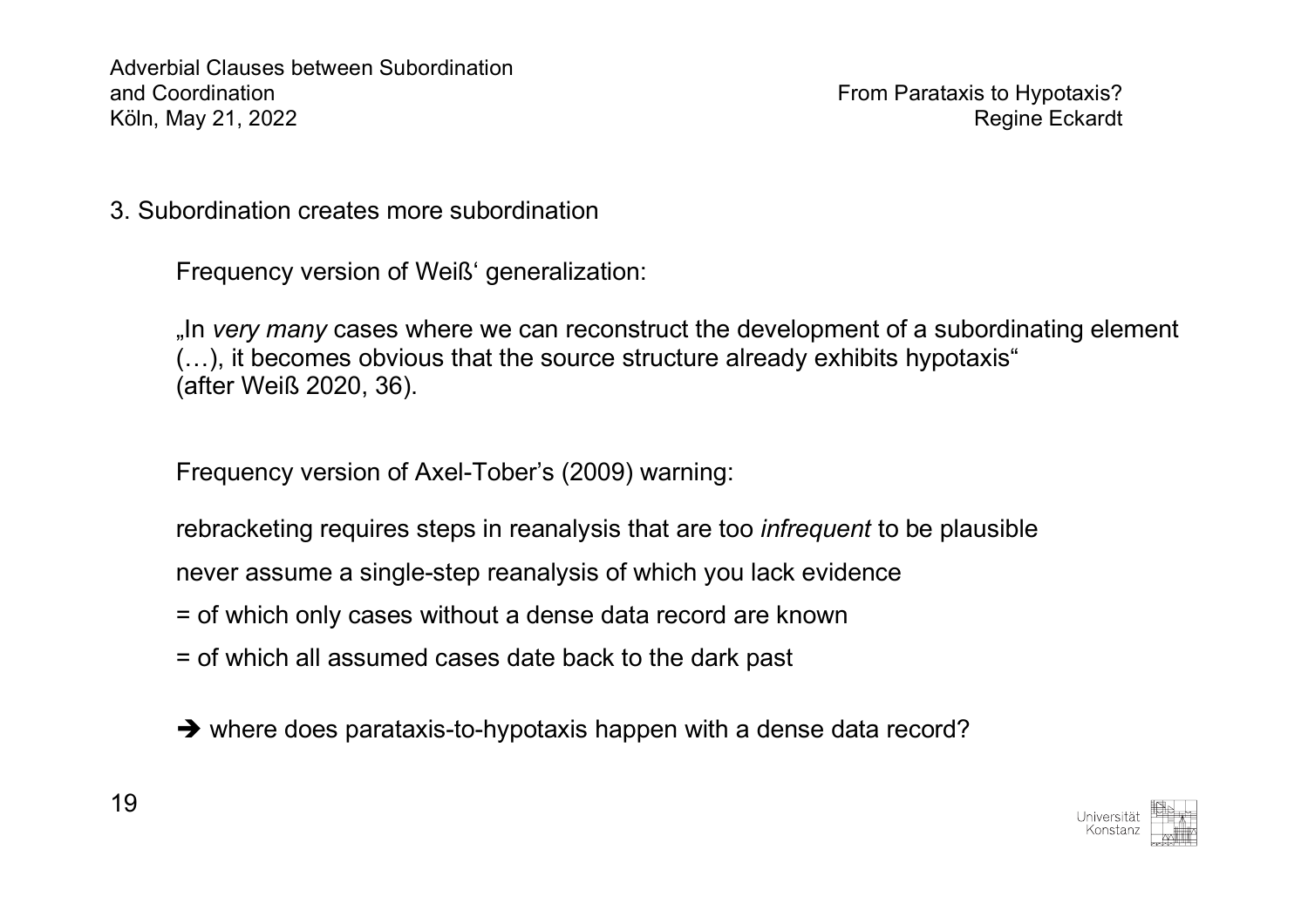- 4. German coordination: parataxis to hypotaxis?
	- a. much less coordinations than subordinations: *und* (and), *plus* (and), *oder* (or) *aber* (but), *doch* (≈ yet.ish), *denn* (because-ish) *außer, ausgenommen* (except)1
	- b. conjoin two sentences with V2-syntax (parataxis)
	- c. build recursive sentential structures (hypotaxis)



*und, doch, denn, …*

20 <sup>1</sup> leaving aside the parenthetical *beziehungsweise* (respectively) and bipartite *nicht … sondern* (not … but instead)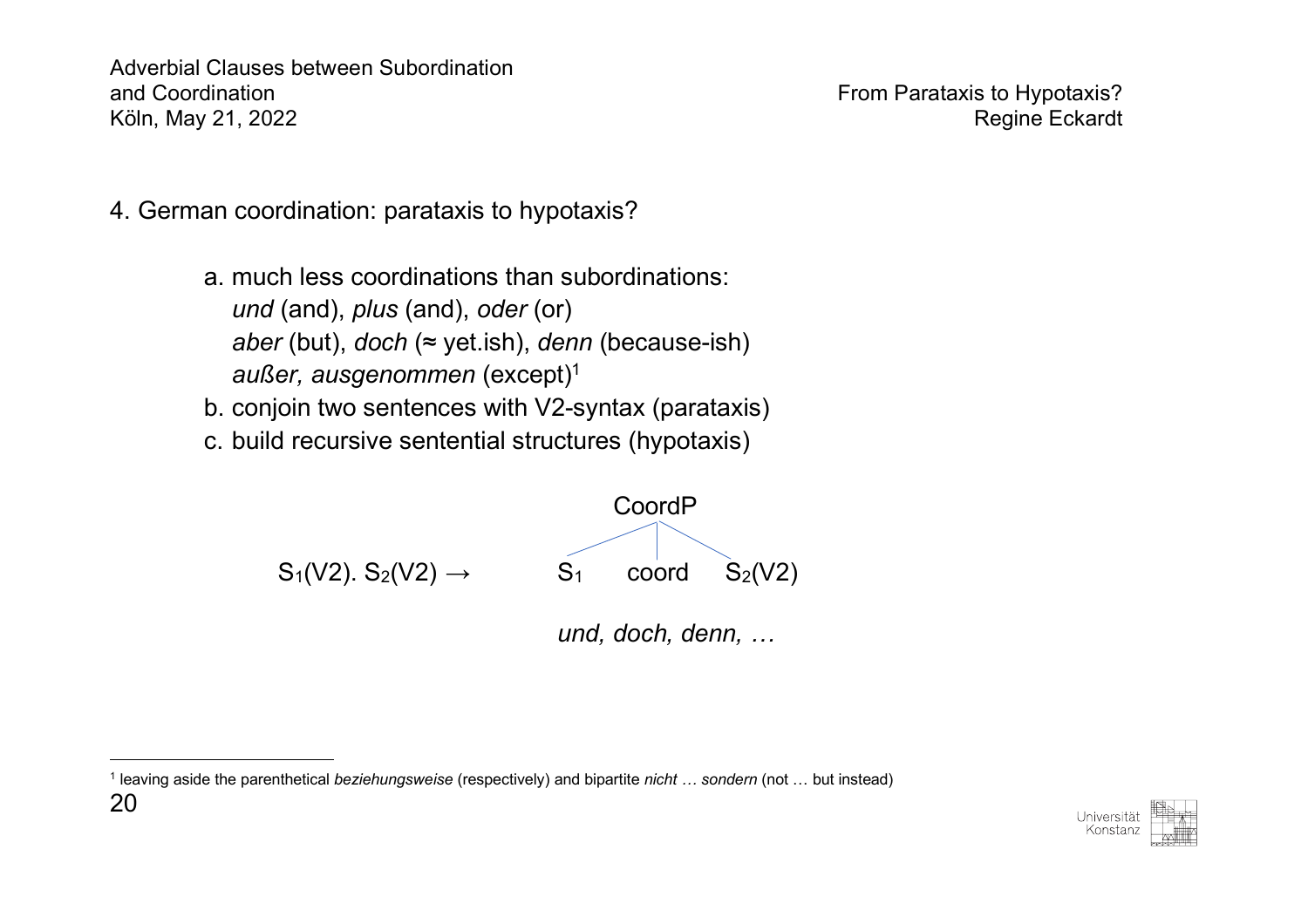- 4. German coordination: parataxis to hypotaxis?
	- a. much less coordinations than subordinations: *und* (and), *plus* (and), *oder* (or) unrecorded origin *aber* (but), *doch* (≈ yet.ish), *denn* (because-ish) *außer, ausgenommen* (except)
	- b. conjoin two sentences with V2-syntax (parataxis)
	- c. build recursive sentential structures (hypotaxis)
	- d. Origin?

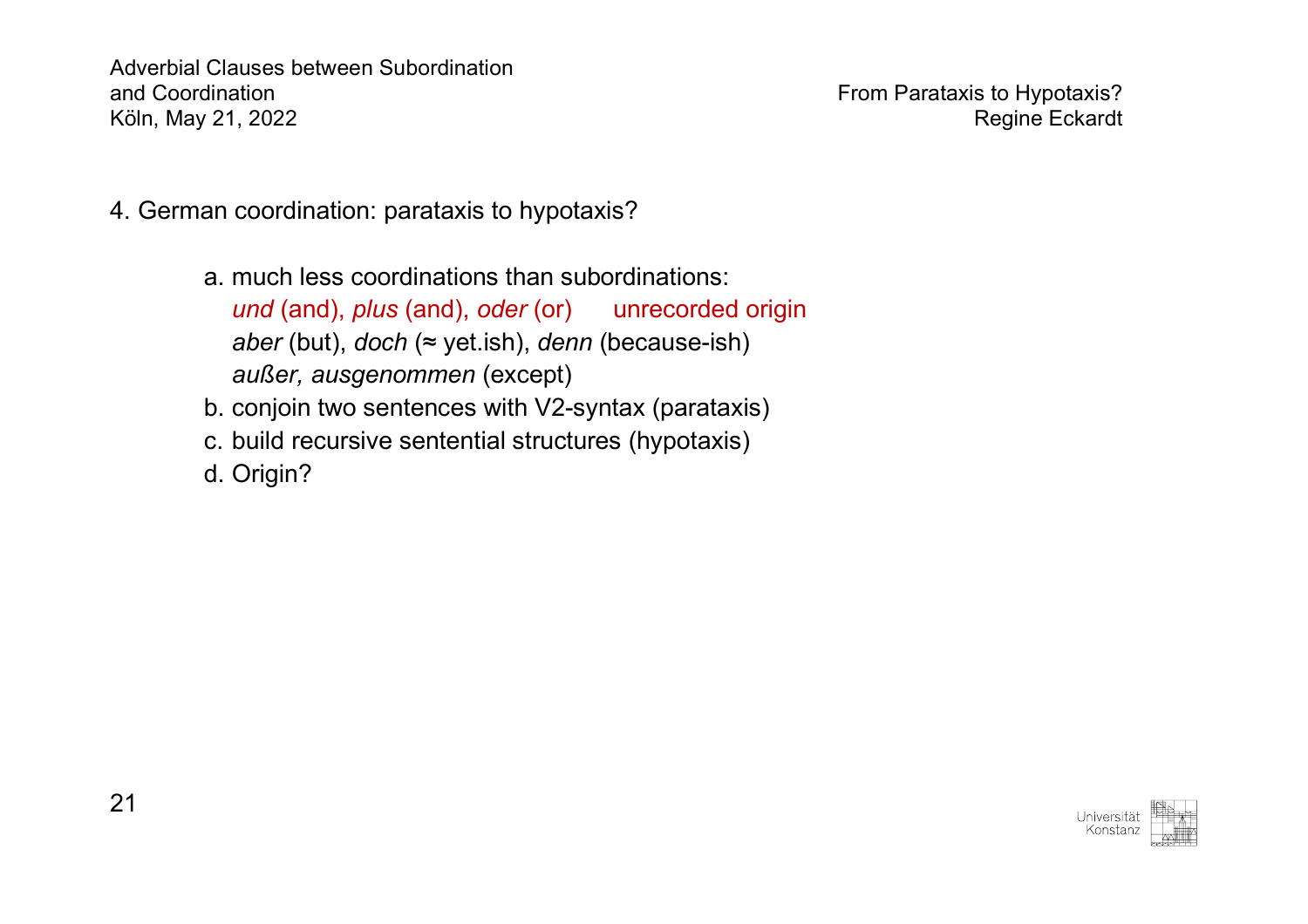- 4. German coordination: parataxis to hypotaxis?
	- a. much less coordinations than subordinations: *und* (and), *plus* (and), *oder* (or) *aber* (but), *doch* (≈ yet.ish), *denn* (because-ish) *außer, ausgenommen* (except) between 1665 and 1682 (DTA search)
	- b. conjoin two sentences with V2-syntax (parataxis)
	- c. build recursive sentential structures (hypotaxis)
	- d. Origin?

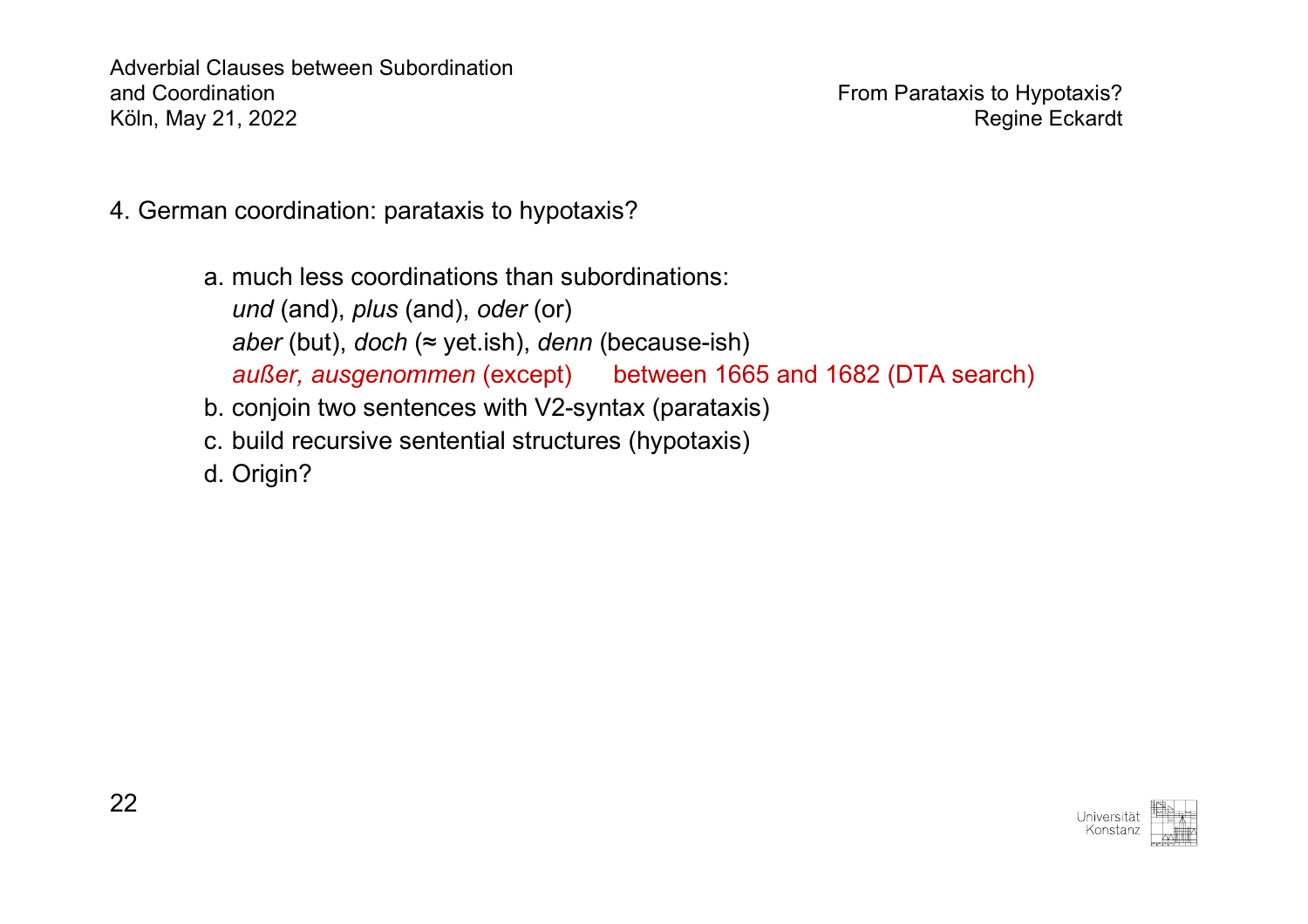- 4. German coordination: parataxis to hypotaxis?
	- a. much less coordinations than subordinations: *und* (and), *plus* (and), *oder* (or) *aber* 'but', *doch* 'yet'.ish (800 – 1000), *denn* 'because'-ish (1400-1500) *außer, ausgenommen* (except)
	- b. conjoin two sentences with V2-syntax (parataxis)
	- c. build recursive sentential structures (hypotaxis)
	- d. Origin?

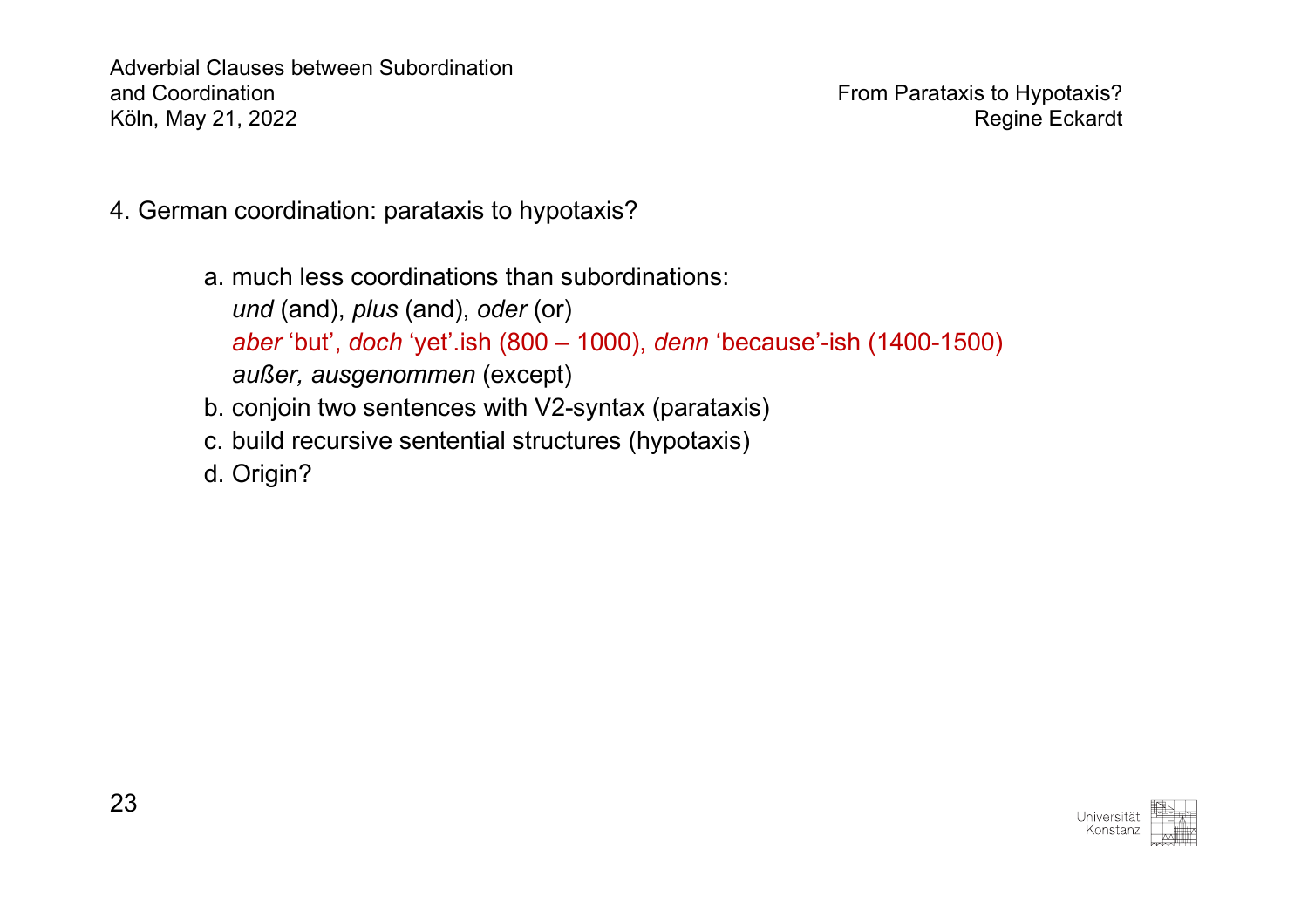- 5. Case studies and facts: *aber*
	- adverbial sense: *again*, *once more*:

Adam aver einen sun gewan "Adam won a son again" (AHD Genesis) inti fruo abur quam in thaz tempal (Tatian, 9. Jh)

• with verbs of saying: talk back — possible bridging contexts

duo sprach ave got "God said back…" (AHD Genesis) Druhtin ávur zi imo sprah, thaz man ér ni gisah (Otfrid, 9. Jh.)

• coordination attested since c. 1000

Auur auh umbi dhazs selba quhad dauid in psalmom: »Druhtines… aber also about the same said David in psalter: "Des Herrn... (Isidor, c. 8/9 century, sole use)

Áber dû bûest in dinemo heiligen súne… (Notker, c.1000, extremely frequent)

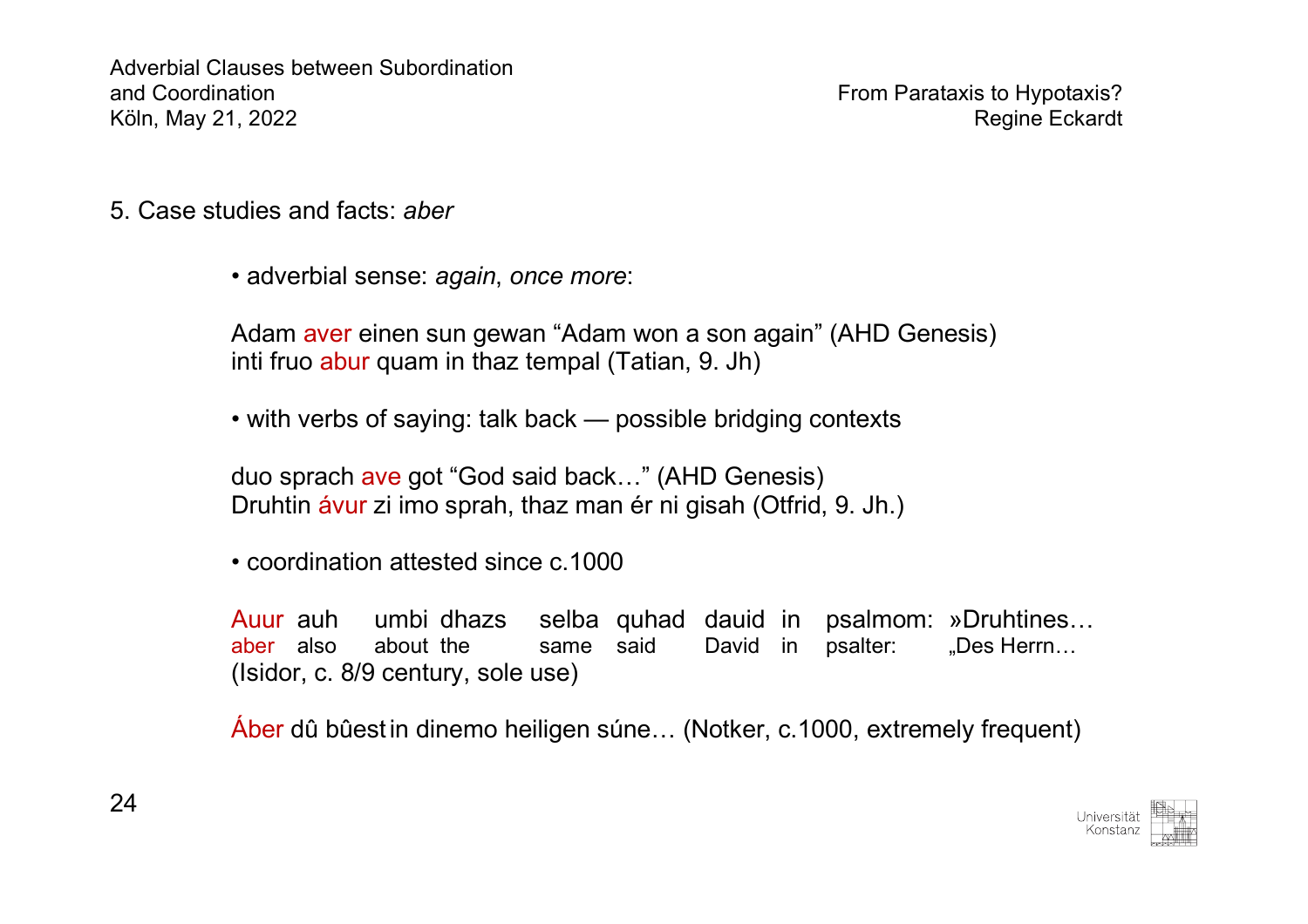5. Case studies and facts: *doch*

```
attested since OHG in concessive use, sentence internal (V_{fin})ih nemag doh nîo uuóla getuôn âne dîna hélfa (Notker, 11. Jh)
I not-can doch never well do without your help
subordinate uses (verb-final clausal complement)
doh si mih in gelêrt hât, / si newaiz selbe wiez umbe in stât (Kaiserchronik)
doh du sîna béta ne- gehôrest (Notker, 11. Jh.)
yet you his beads not hear
```
coordinate uses

**doh** er wære ain kindelîn, / si muosen alle under im sîn (Kaiserchronik) **toh** ir chomint alle von einiman / ir bint iedoch geskeiden / mit manicvalten listen though you come all from one / you are yet separated with many tricks Noker Zwiefalten (c. 1080)

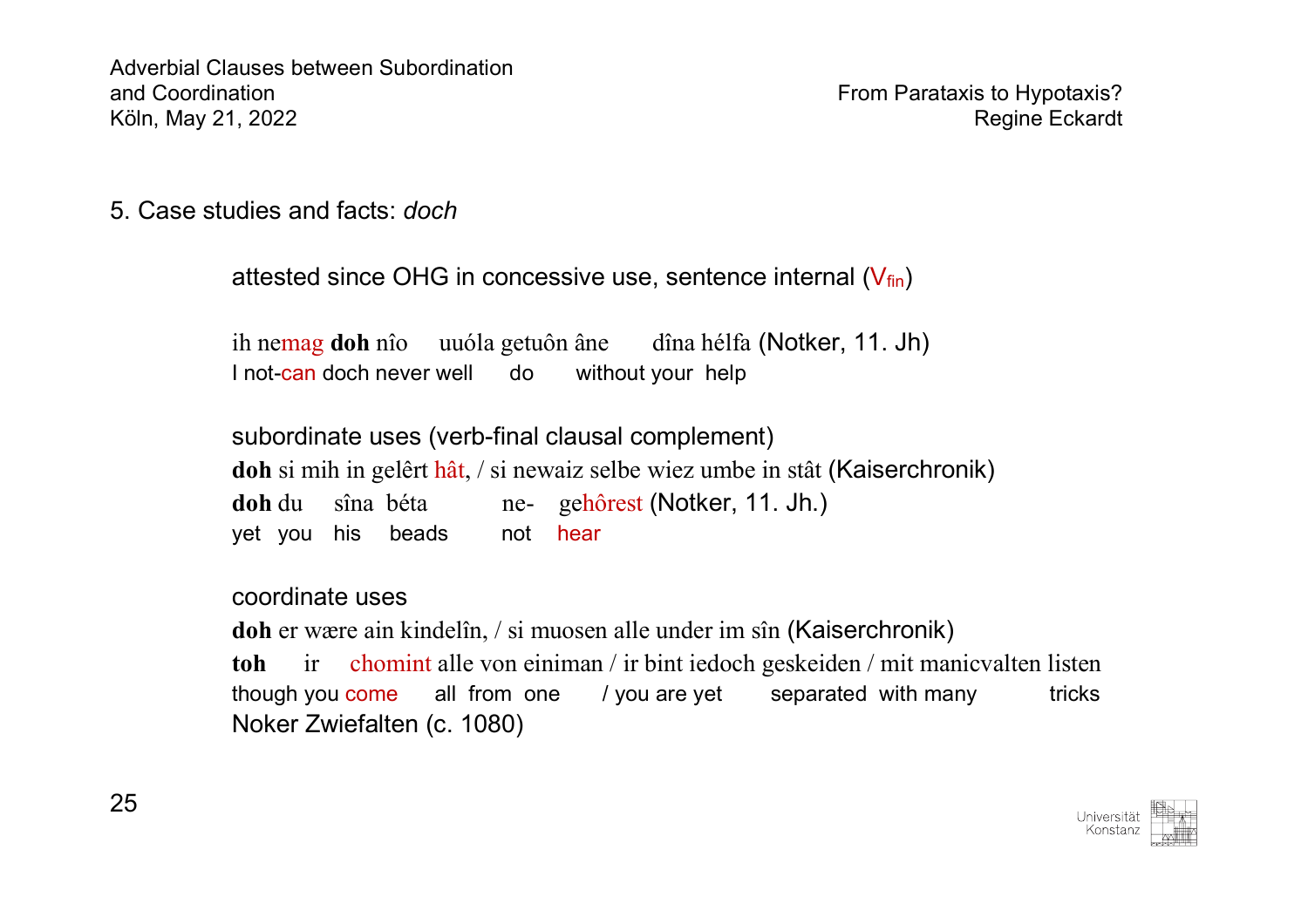5. Case studies and facts: *denn* (all quotes in DTA, 1488 onward)

Temporal adverb *dann* 'then', strong vowel / geographical variation

Jtem er hat den iungen **dann** gefangen vnd hat im ein grab lasen machen (1488) (item) he has the young then caught and has him a grave let make

Temporal adverb *dann* is still in use.

 $\rightarrow$  Between 1400 and 1500: A particle-like use with weak vowel *denn* appears

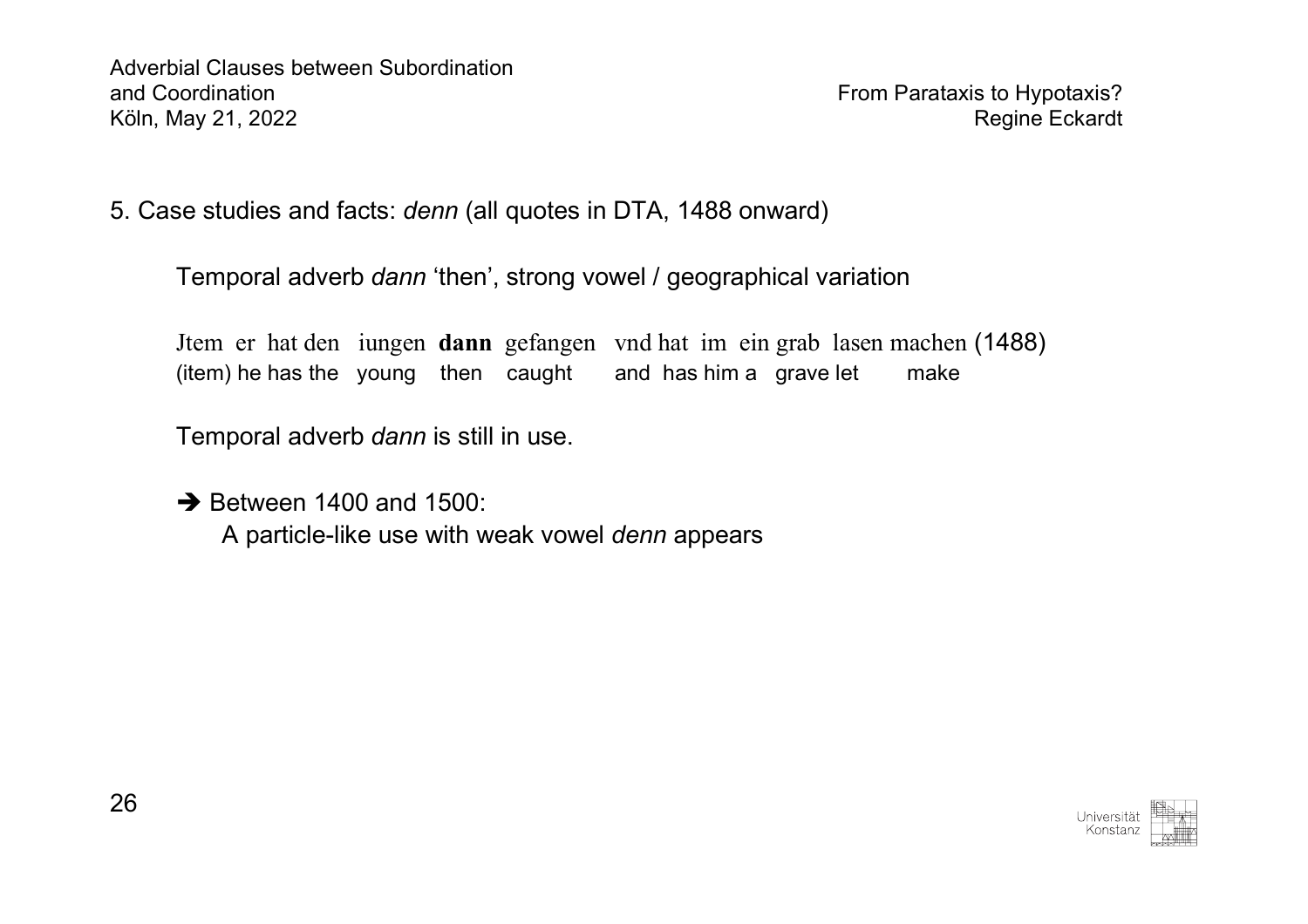5. Case studies and facts: *denn* (Corpus: DTA)

In postponed reason/cause clauses (often theological) since 1500. Bridging contexts.

Man tzundt auch nicht eyn liecht an vnd setzt es vnter eynen scheffell / sondern auff eynen leuchter / so leuchtet es **denn** allen / die ym hawse sind / (Luther, New Testament)

- a. You put your light on a candlestick / so it lights then (= after putting it up) for all those in the house.
- b. You put your light on a candlestick / (reason, motivation: this is good because) then it lights for all those in the house.

Datzu / des menschen son soll viel leyden vnd verachtet werden / wie **denn** geschrieben stehet. (Luther, New Testament)

- a. Moreover the son of man (=Jesus) will suffer much, as it is written (later).
- b. Moreover the son of man (=Jesus) will suffer much, (reason, motivation:) as it is prophesized in the bible.

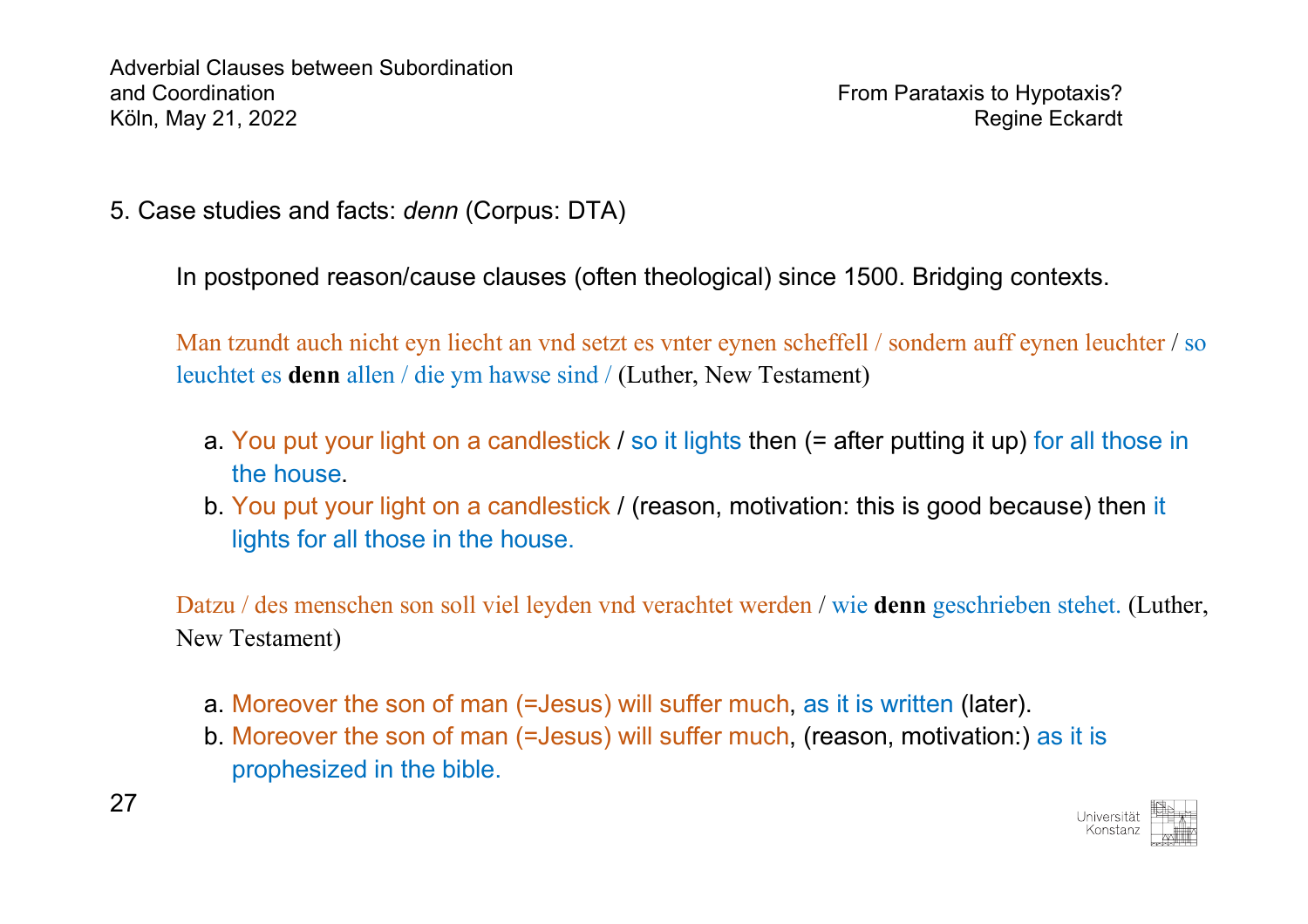5. Case studies and facts: *denn* 

Frequent: coordination of two V2 clauses (by 1500)

Darumb ift auffs erfte zu wiffen/ das abtzuthun ift der wahn/ das vier Euangelia vnd nur vier Euangeliften find/ ... **Denn** Euangelion ift eyn kriechifch woztt/ vñ heyft auff deutfch/ gute bot $f$ chafft/ (Luther, 1522) "Therefore we should first give up the illusion that there are four xx and only four Evanglisten — *Denn*  (because) Evangelion is a Greek word, meaning "good news" in German.

Rare subordination (main clause *denn* sub.clause)

Darumb mus alleyn der glawbe / die gnade Abrahe verheyssen / erlangen / **Denn** auch solch Exempel vmb vnser willen geschrieben sind / das wyr auch glewben sollen. (Luther, 1522)

= Reason, Motivation: "because such examples were only written for us, so that we believe."

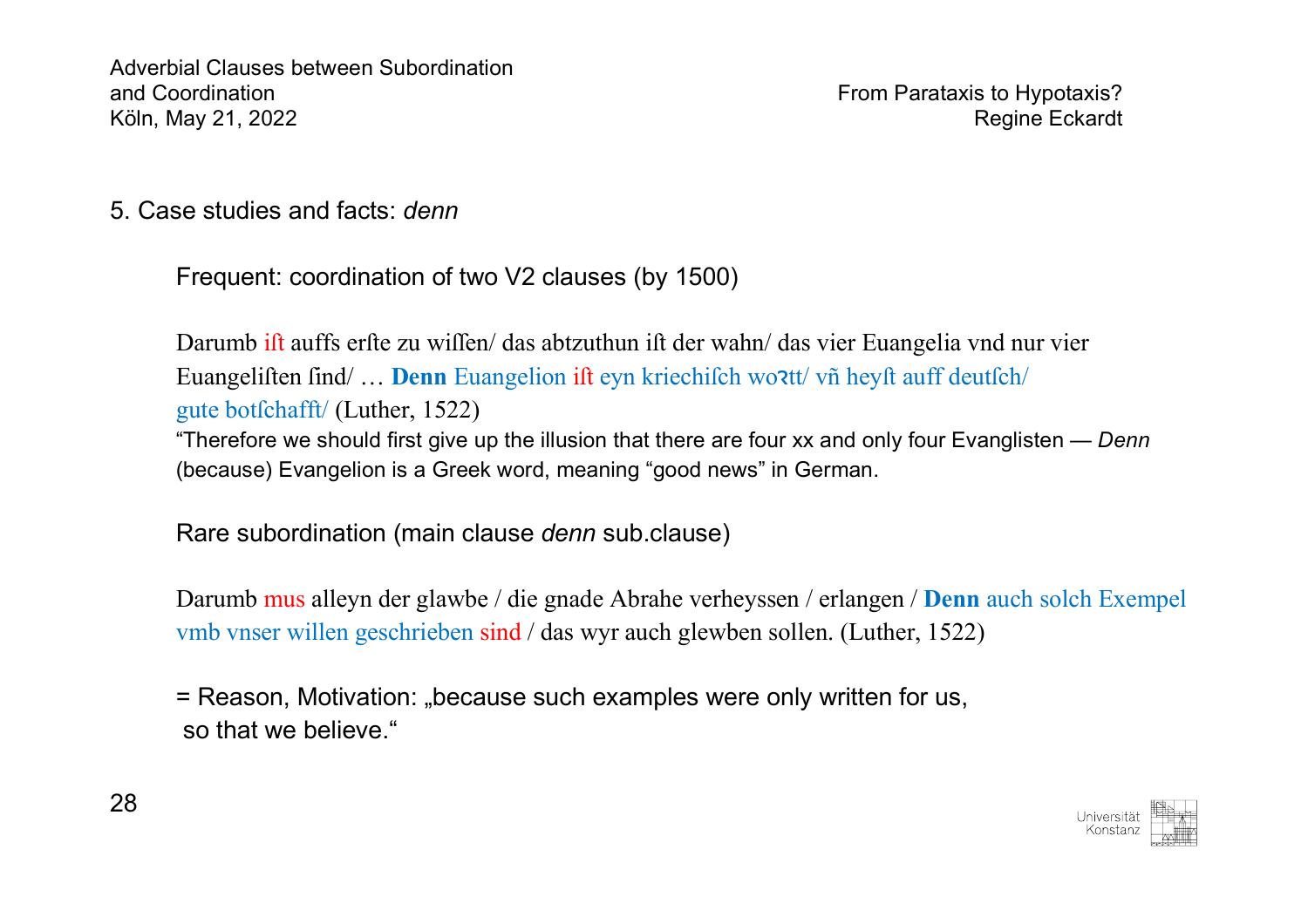5. Case studies and facts: *denn*

In contemorary German, denn-clauses cannot answer why-questions.

- (4) *Why are your roses blooming so nicely?* (Sie blühen schön,) weil sie in der Sonne stehen. (they bloom nicely ) because they in the sun stand
- (5) *Why are your roses blooming so nicely?* \*Sie blühen schön, denn sie stehen in der Sonne. \*Denn sie stehen in der Sonne.
- $→$  *denn* is not a synonym of *because* / *weil.*
- **→** denn "Speaker aims to motivate an earlier assertion"
- $\rightarrow$  *denn* maintained use-conditional content when turning into coordination.

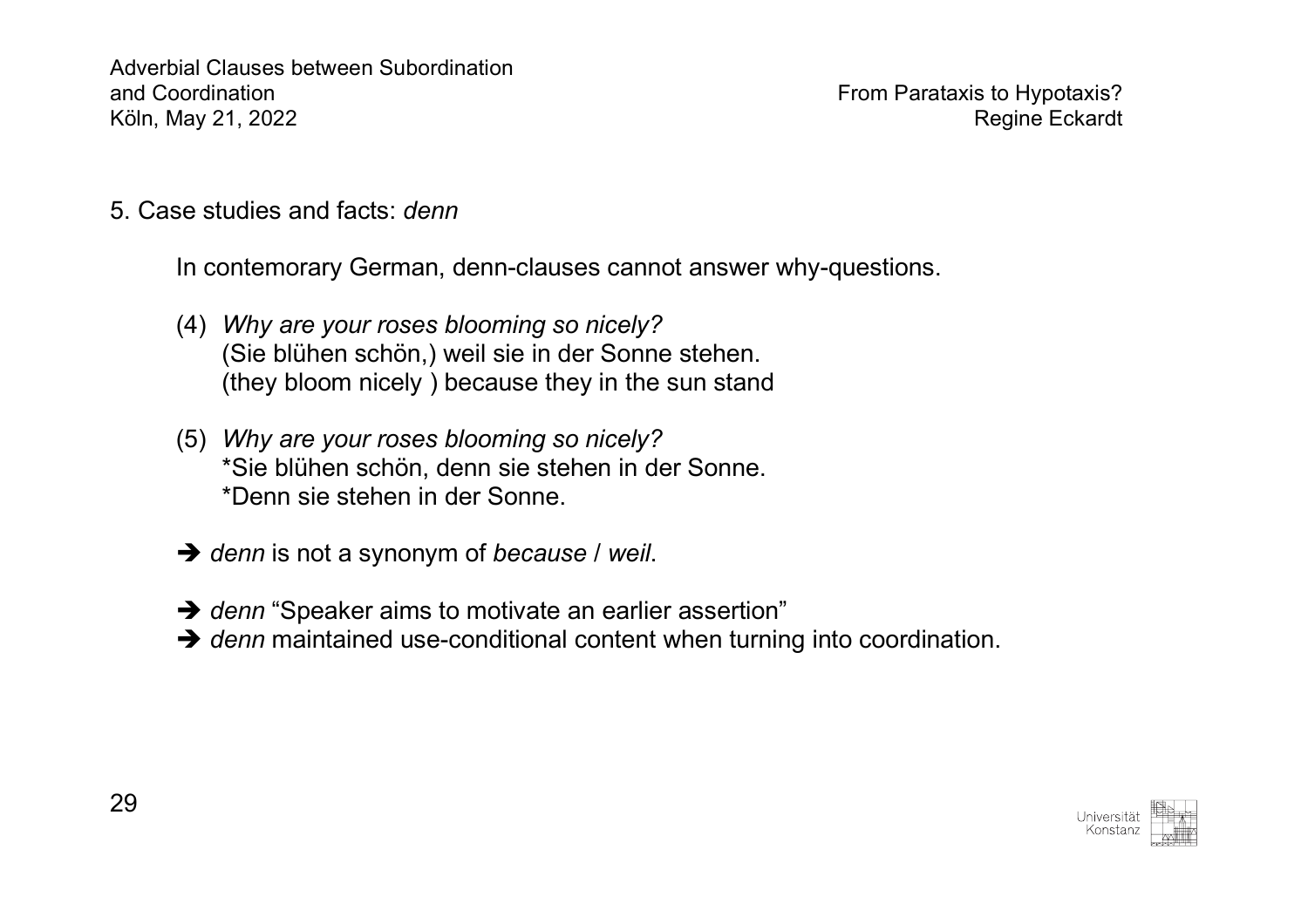5. An outlier: *außer,* DTA results (https://www.deutschestextarchiv.de/)

```
First attested coordinations ("ausser" + Subject + Verb + … )
by 1682, used by author Hohberg. Later authors follow.
```
First attested uses of string *ausser, wenn* by 1686

First attested string *ausser, dass* by 1665

before 1665: highly frequent uses of *ausser* + XP, where XP subsentential phrase

 $\rightarrow$  Actualization?

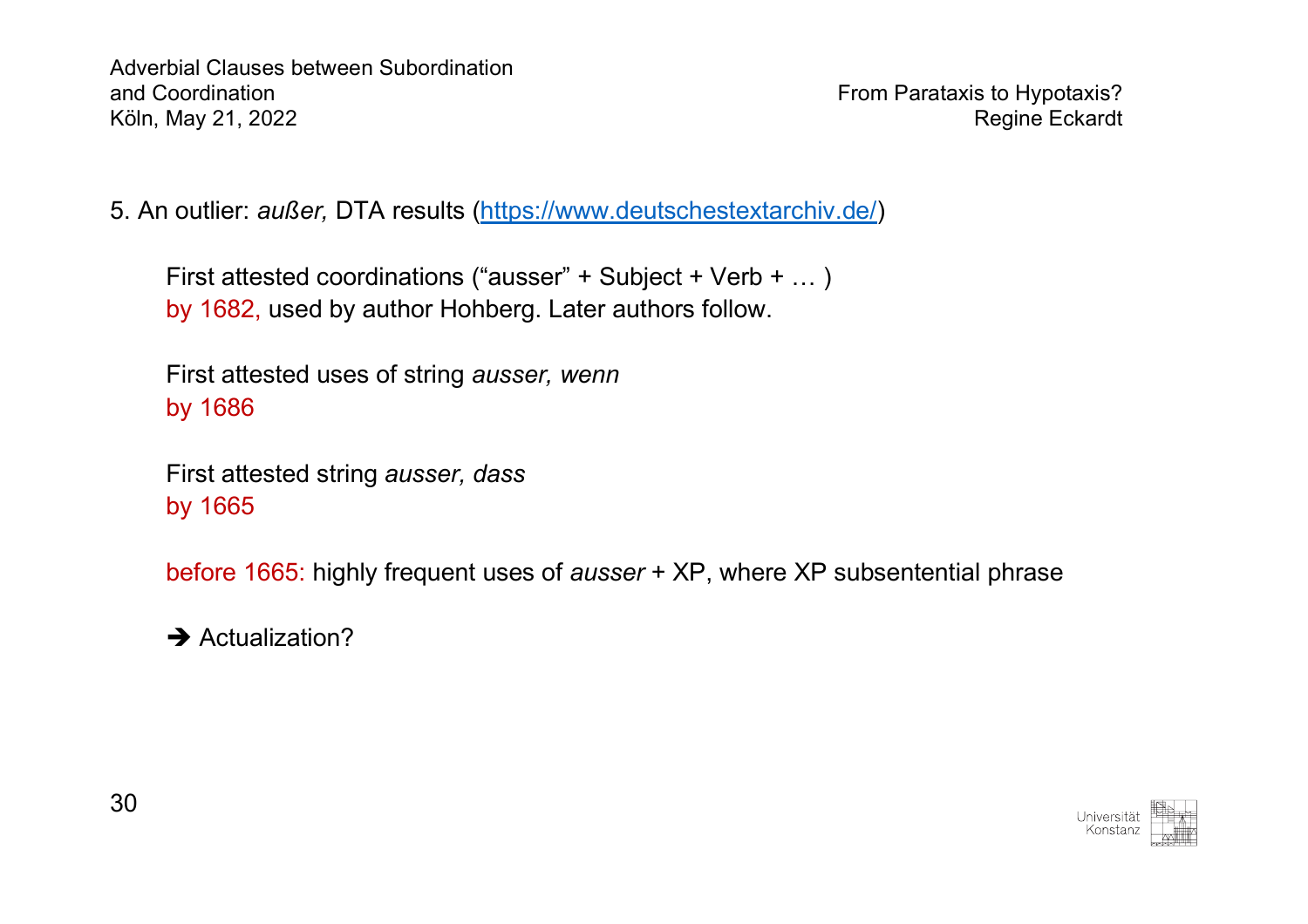6. Born as coordination

Particle  $\alpha$  in main clause S<sub>2</sub> relates assertion to preceeding assertion S<sub>1</sub> Link by anaphor

Integration at syntax-semantics interface:  $\alpha$  as binary operator, combining with  $S_2$  and  $S_1$ . Syntax of coordination provides two arguments.

*denn, doch:* Speaker intuition varies as to whether subordination or coordination (V<sub>fin</sub> & V2)

majority intuition: settles on V2 coord V2 syntax (why?)

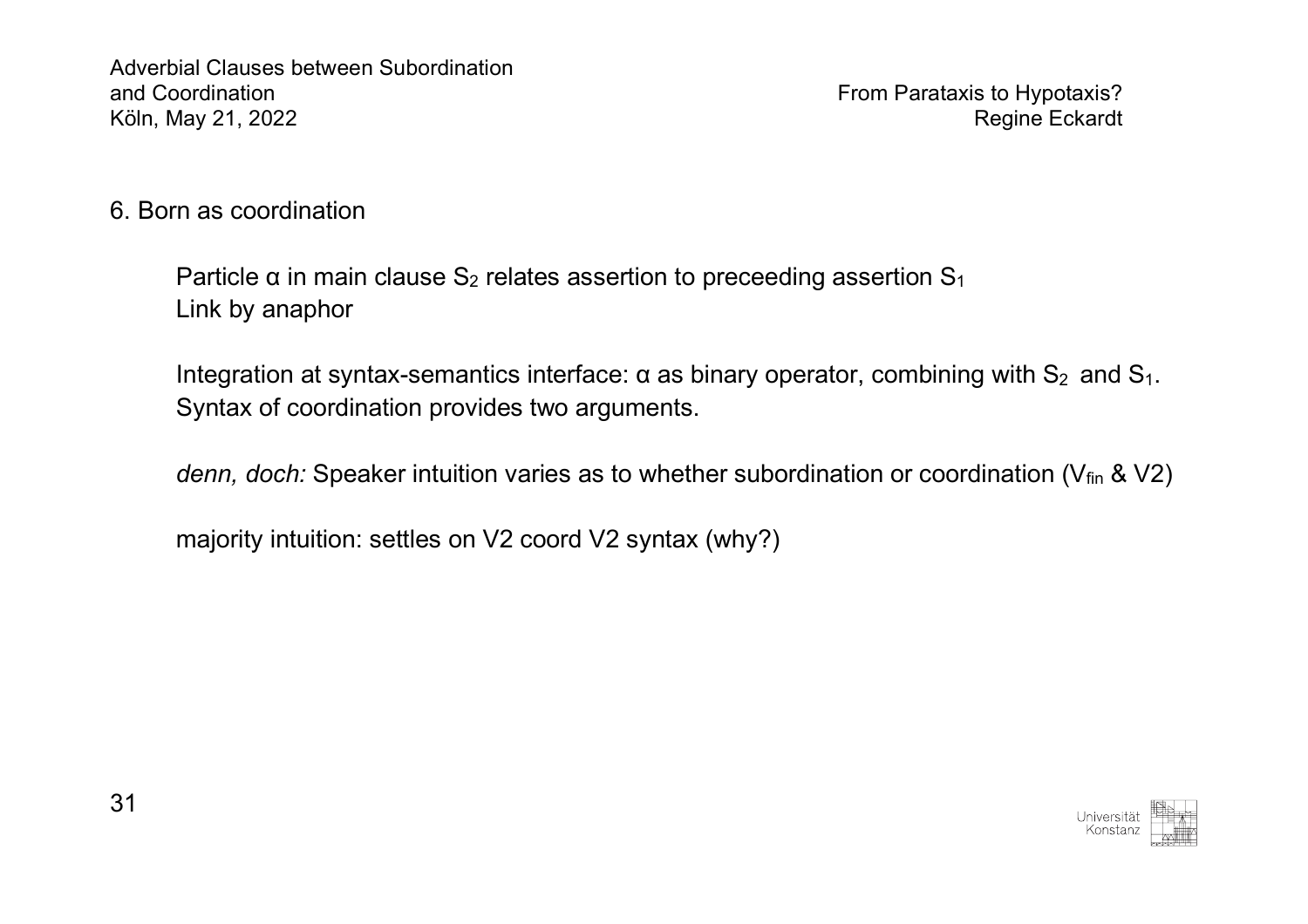- 8. Putting things together
	- There is no particle-to-coordination GR in German, where speakers converged on the intuition that linked clauses require verb-final syntax. (Proof: otherwise we'd find a subordination that does not build on earlier hypotaxis)
	- This challenges philological claims that verb-final word order in German complement (dass) clauses emerged from variable sentence patterns by chance.
	- Whenever we saw variable sentence patterns (today), they resulted in V2-syntax.
	- In languages with syntactically different subordinate/main clause word orders, *word order persists grammaticalization.*
	- $\rightarrow$  A further argument for the Axel-Tober grammaticalization.

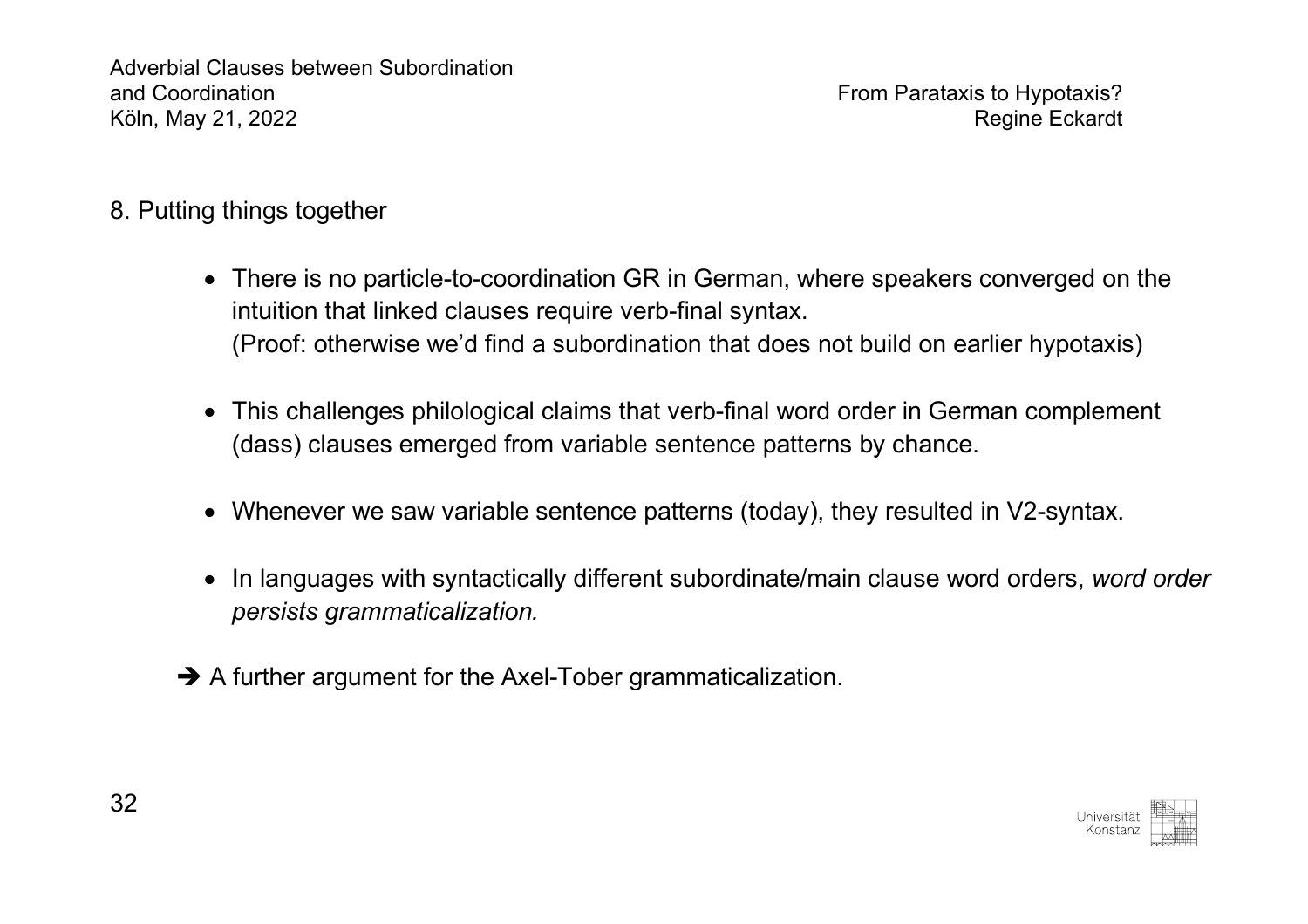## References

Axel-Tober, Katrin. 2009. Die Entstehung des *dass-*Satzes im Deutschen. *Linguistische Berichte*, Sonderband 16 *Koordination und Subordination im Deutschen.* pp. 21–41.

Axel-Tober, Katrin. 2017. The development of trhe declarative complementizer in German. *Language* 93(2), e29 – e65.

Betten, A. 1987. Grundzüge der Prosasyntax. Stilprägende Entwicklungen vom Althochdeutschen zum Neuhochdeutschen. Tübingen. Dal, I. 1966. Kurze deutsche Syntax. Tübingen.

Diessel, Holger. 2019. Preposed adverbial clauses: Functional adaptation and diachronic inheritance. in. K.- Schmidtke-Bode et al (eds.), *Explanations in Linguistic Typology: Diachronic Sources, Functional Motivations and the Nature of the Evidence.* Leipzig: Language Science Press, 191-226.

Erben, H.P. 1978. Historische Syntax des Deutschen. Stuttgart.

Givòn, T. 1979. From discourse to syntax: grammar as a processing strategy. In T. Givòn: Discourse and Syntax. New York, Academic Press. 81-112.

Heine, B. and T. Kuteva. 2007. *The Genesis of Grammar*. Oxford: Oxford University Press.

Hopper, Paul und Elizabeth Traugott. 1993. *Grammaticalization*. Cambridge, Cambridge University Press. Kapitel 1: introduction (pp. 1 – 18).

Kiparsky, P. 1994. Indo-European Origins of Germanic Syntax. In: A Battye & I. Roberts (eds.) Clause Structure and Language Change. Oxford: OUP, 140 - 170.

Lehmann, C. 1988. Towards a typology of clause linkage. In J. Haimann & S.A. Thompson (eds.), *Clause combining in grammar and discourse.* Amsterdam, John Benjamins, 181 – 225.

Schmid, Hans Ulrich. 2013. *Einführung in die deutsche Sprachgeschichte.* Stuttgart: Metzler. Kapitel 5.2 *Komplexe Sätze* (203-221).

Szczepaniak, Renata. *Grammatikalisierung im Deutschen.* Kapitel 7.1: Die Entstehung von Subjunktionen. Tübingen, Narr: 171 – 178. Weiß, Helmut. 2020. Where do complementizers come from and how did they come about? *Evolutionary Linguistic Theory* 2(1), 30-55. \*Weiß, Helmut. 2019. Rebracketing (*Gliederverschiebung*) and the Early Merge Principle. *Diachronica* 36(4): 509–545.